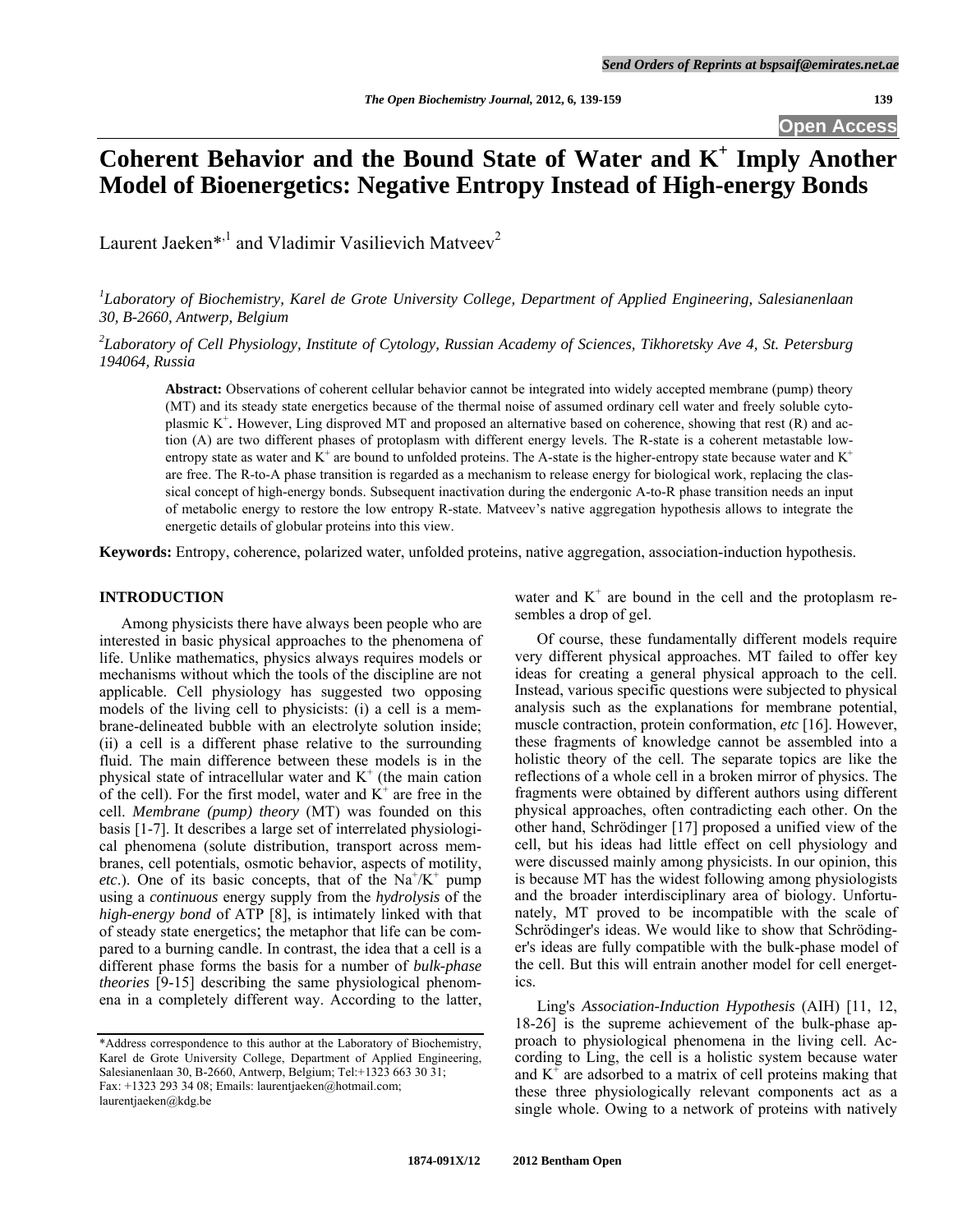unfolded conformation, which strongly binds, orients and polarizes water, the cell acquires the capacity for coherent behavior. Since water is bound, limited in motion and ordered in space, the entropy of the cell is lower than in a cell with free water. The entropic contribution of water is very important because water makes up most of the mass of the cell (its intracellular concentration is about 44 M). The bound state of  $K^+$  is another contribution to the reduction of entropy. Furthermore, the presence of a network of interconnected protein molecules, called '*cell matrix*', reduces the entropy of the protein component of the system. All these features are inherent to the cell during the resting state (Rstate): relaxed myofibrils, resting potential, inactive secretion processes, unfertilized egg, dormant spores and cysts, *etc*. So, the cell during the R-state is a protein-water- $K^+$  complex having cooperative properties. This complex appears as a single coherent whole.

 During the protoplasmic phase transition from the R-state to an active state (A-state), the complex is transformed and water and  $K^+$  become free. The entropy of the system increases. The free energy of the system is reduced (because of the entropic contribution). The released energy is utilized for biological work: myofibril contraction, action potential, secretion, fertilization, germination, *etc*. Thus, in this view, entropy plays a key role in cell energetics, which makes Ling's cell model qualitatively compatible with Schrödinger's view.

 The physical concept of phase transition is not sufficiently detailed to serve as an adequate account of cell physiology. However, the recently published [15] *native aggregation hypothesis* (NAH) provides specific physiological and biochemical details. During the R-to-A phase transition, natively unfolded proteins form temporary secondary structures that interact only with secondary structures complementary to them. Natively unfolded and globular proteins temporarily form new active functional systems. The energetic aspects of this process are the immediate objective of this article. We believe that a mechanism of energy transformation in the living cell (its release and utilization) must include a change in the sorption properties of proteins as a key event. Water and  $K^+$  ions are the main adsorbents in this mechanism. ATP is seen as the regulator of the sorption properties of proteins. The source of energy for biological work is not ATP alone but *supra-molecular ATP-proteinwater-K+ complexes* with an ordered structure and coherent properties.

 Our larger goal is to attract the attention of physicists, physical chemists, cell biologists and biochemists to the problems discussed. We hope to offer a new synthesis of ideas from different scientific disciplines. This is the time to join forces.

### **1. The Origin of Generally Accepted Membrane Theory (MT)**

 In 1930 a crucial experiment by the famous physiologist A.V. Hill [2, 3] seemed to lay down the basis of 'membrane (pump) theory' (MT). This theory holds (a) that cells are delineated by an intact plasma membrane separating the external solution of ions and other solutes from the cytoplasmic solution and (b) that the plasma membrane exerts some *pumping* activity, thought to be responsible for the observed concentration gradients of ions, which are not in thermodynamic equilibrium when calculated using the law of Nernst. (c) This non-equilibrium situation leads to *steady state cell energetics*, in which metabolism-dependent pumping unceasingly compensates for passive leaks.

 Before 1930, ideas in the realm of MT were rivaled by bulk-phase theories, in which the colloid phase of the cytoplasm was thought to be responsible for concentration differences between a cell's interior and its surroundings. In order to stop the endless debate, Hill [2] determined the distribution coefficient of a neutral molecule, urea, between the cytoplasm of resting muscle cells and the Ringer solution in which they were bathed. He found it to be close to one. Hence he concluded that intracellular water has similar properties to the water outside the cell. He also concluded that in order to explain the measured osmotic pressure [3], the most abundant intracellular ion  $(K^+)$  must be in solution. These inferences seemed to oppose the possibility of a colloidal cytoplasm. They implied that the aqueous environment inside a cell must be a solution and hence the law of Nernst should be applied. This led to the conclusions that membrane pumps must exist and that the cell exhibits steady state energetics. Hill's experiment caused most proponents of bulk phase theories to adopt MT instead.

 In 1957 Skou [27: review] discovered that the plasma membrane protein  $Na^{+}/K^{+}$ -ATPase shared some key properties with the physiological process of active Na<sup> $+$ </sup> and K<sup>+</sup> transport, suggesting that this membrane-located enzyme is in fact the  $Na^{+}/K^{+}$  pump. But it took much additional research before general agreement was reached. Hoffman [28] confirmed that ATP was indeed the direct metabolic intermediate. From the then-popular view of Lipmann [8], it followed that hydrolysis of the high-energy bond of ATP would act as an *instantaneous injector* of energy into the pump. Reconstitution of the purified  $Na^+/K^+$ -ATPase into phospholipid vesicles by Hilden *et al*., [29] in 1974 is generally considered as definite proof of the pumping activity of this enzyme. A year later, Glynn and Karlish [30] wrote a much cited review of all the work done up to then, unfortunately without mentioning an important alternative explanation, the 'association-induction hypothesis' (AIH), worked out by Ling during the preceding decade [11] and presented at an international conference two years earlier [31, 32]. While Ling's alternative has remained virtually unknown – but to date also un-refuted – MT quickly developed into an unquestioned paradigm, appearing as the *only explanation* for a large number of interconnected physiological phenomena. It seemed to explain non-equilibrium gradients and the transport of ions and other solutes by the direct action of membrane-located pumps and indirectly by coupled transport mechanisms [33] (for another explanation see [12, 18, 19]; for trans-epithelial transport see [18, 34]). By showing how concentrations of low molecular mass solutes could be kept in steady state, an explanation for osmotic balance and hence cell volume was given [27] (for another explanation see [11, 14, 18, 19]). The electric imbalance of pumping 3  $Na<sup>+</sup>$  outwards in exchange for 2 K<sup>+</sup> inwards [35] was taken as an explanation for the existence and the observed value (- 70 mV in neurons) of the resting potential and seemed to elucidate the property of excitability of some cell types [7]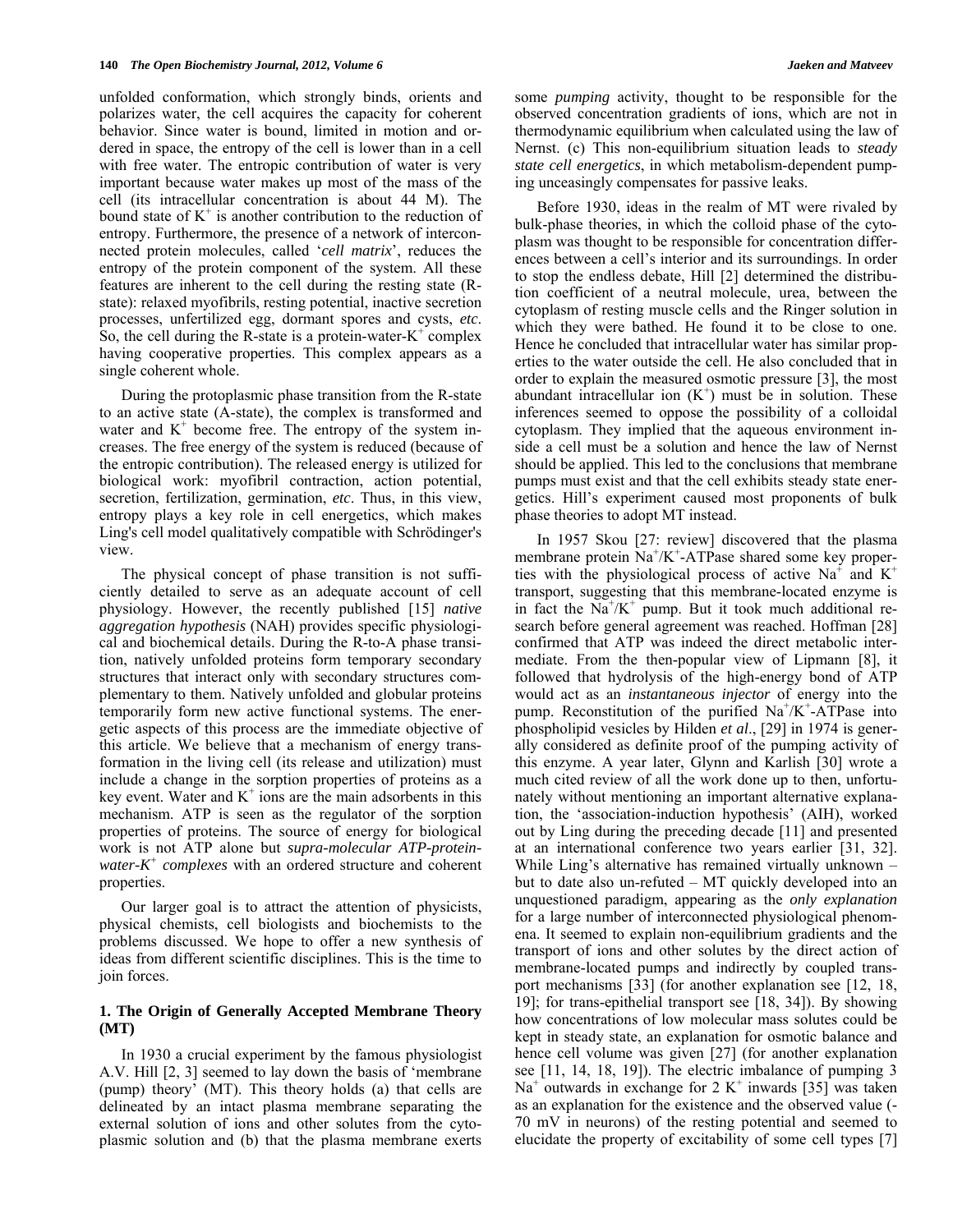(for other explanations see [11, 14, 18, 19, 36-39]). Respiration-dependent proton transport in mitochondria and bacteria and light-driven proton transport between internal and external bulk phases were considered to energize membranedependent ATP synthesis in these organelles and in bacteria by means of chemiosmosis [40] (for other explanations see [18, 41-44]). Clearly, the idea of membrane-located ionpumps became central to a large and very central part of classical cell physiology, despite many criticisms from many different fronts. Two recent reviews cover the present status and historical development of this issue: one by Ling [25] discussing the pro's and contra's of both MT and its alternative (AIH); the other by Glynn [45], who unfortunately continues to discuss only MT.

#### **2. The Problem with MT**

 Three kinds of observations opposing MT and its steady state energetics are selected here from a much broader context (see [25] for a historical review). They are: (a) the rapidly increasing number of observations supporting the coherent behavior of life; (b) the abundant evidence that cell water is largely structured; and (c) the abundant evidence that cellular  $K^+$  is mostly in a bound (adsorbed) state. These three kinds of observations are directly interlinked because the adsorption properties of (some) proteins for water and  $K^+$ ensure coherent behavior and a high degree of order down to the molecular level. The disorder due to free water (about 44 M) and free  $K^+$  (about 0.15 M), as MT protagonists contend, would not support most of the coherent processes. There is an additional link between the state of water and that of  $K^+$ , already given in the discussion of the experiments of Hill. The measured osmotic pressure of the muscle cells in Hill's experiment can be explained in two ways. When water is free, this implies that there is no colloid and hence no colloid osmotic pressure. Then there is just the normal osmotic pressure of the proteins and this is not sufficient. Therefore, the main intracellular solute  $K^+$  (about 0,150 M) must also be osmotically active, i.e. it must be free. In contrast, when water is structured, there must be a colloid phase and colloids have an osmotic pressure which is much higher than expected on behalf of their molar activity (sometimes called colloid osmotic pressure), and which for cells almost on its own explains the measured osmotic pressure [12, 18, 19]. Hence,  $K^+$  should be osmotically inactive by being bound. Observations during the past 50 years culminated in favor of the second possibility. But how then should the findings of Hill be explained?

 In 1973, Ling *et al.,* [31] confirmed after the experiment of Hill, but also performed a large number of similar experiments using many solutes other than urea. They found that distribution coefficients for substances as small as urea are indeed close to one, but for larger neutral molecules they are definitely below unity: the larger the molecule, the lower the coefficient. It became clear that Hill's choice of urea had been quite unfortunate (and is an example of the serious errors to which the most reputable scientists can be prone). The much more elaborate studies of Ling *et al.,* [32] (many other substances were tested later [11, 18-20]) led to the opposite conclusions: (a) intracellular water cannot be ordihary water and must be structured, (b) intracellular  $K^+$  cannot be in solution but must be largely bound, and (c) cytoplasm

must be colloid-like, possessing solvencies that are quite different from those in ordinary water. Among the solutes studied were sodium salts. The distribution coefficient for Na<sup>+</sup> was shown to explain its gradient fully without the need for pumping [11, 18-20, 25]. The structured and polarized state of almost all cellular water and the physical state of the intracellular  $K^+$  as largely adsorbed were both demonstrated using a wide variety of modern techniques. A brief overview of some major pieces of evidence will be given in the next two sections.

#### **3. The Polarized State of Cellular Water**

 Early ideas about *bound water* failed because of the lack of a physical theory describing such water at the molecular level. In 1965, Ling [46] developed such a theory and made it part of his AIH. Briefly, it states that a surface, for instance a polymer matrix, is able to orient and electrically polarize the dynamic structure of water when it bears an appropriately spaced checkerboard pattern of sufficiently strong positive (P) charges (these may be partial positive charges such as on –NH groups) in regular alternation with sufficiently strong negative (N) charges (these may be partial negative charges such as on –CO groups) together forming a so-called 'NP-NP- system'; or a comparable pattern of alternating (partial) positive (P) and neutral (0) sites forming a 'P0-P0- system', or alternating (partial) negative (N) and neutral (0) sites forming a 'N0-N0-system'. The water molecules in close contact with the polymer will be spatially oriented by the polymer charges, but in addition, the stronger dipoles of the polymer will induce a greater dipole moment in the water molecules, so that the latter also become electrically polarized. In consequence, the dipole moment of the adsorbed water is higher than that of bulk water. The result is that further layers of water are induced one after the other. Ling [46] called this *Polarized Multi-Layer water* or *PML-water*. It exhibits long-range dynamic structuring. The higher total dipole moment stabilizes the multi-layers because it leads to stronger hydrogen bonds and this makes it a poor solvent for most solutes that are highly soluble in normal (bulk) water. Translational as well as rotational freedom of the water molecules is reduced and the residence time of each water molecule at a specific location is increased. Together, this makes all the physicochemical properties of PML-water differ from those of normal water. And this is the way to test the presence of PML-water in cells. The aberrant properties of PMLwater were first studied in inanimate model systems of suitable polymers and then compared with the properties of cell water [11, 18-21]. The results obtained from this approach as well as an updated theoretical background were recently reviewed [20].

 An important question concerns the thickness of the oriented-polarized multilayers. Giguère and Harvey [47] studied a water film between two parallel polished AgCl plates at a distance of 10  $\mu$ m and unexpectedly found that it did not freeze even at -176°C. The infrared absorption spectrum was indistinguishable from that at 31°C. This means that about 30,000 layers of water molecules are involved. The experiment was highly reproducible, indicating that the situation represents a true equilibrium state and not just a metastable equilibrium as in the case of supercooling. More recently, Ise *et al*., ([48], see also [49]) obtained striking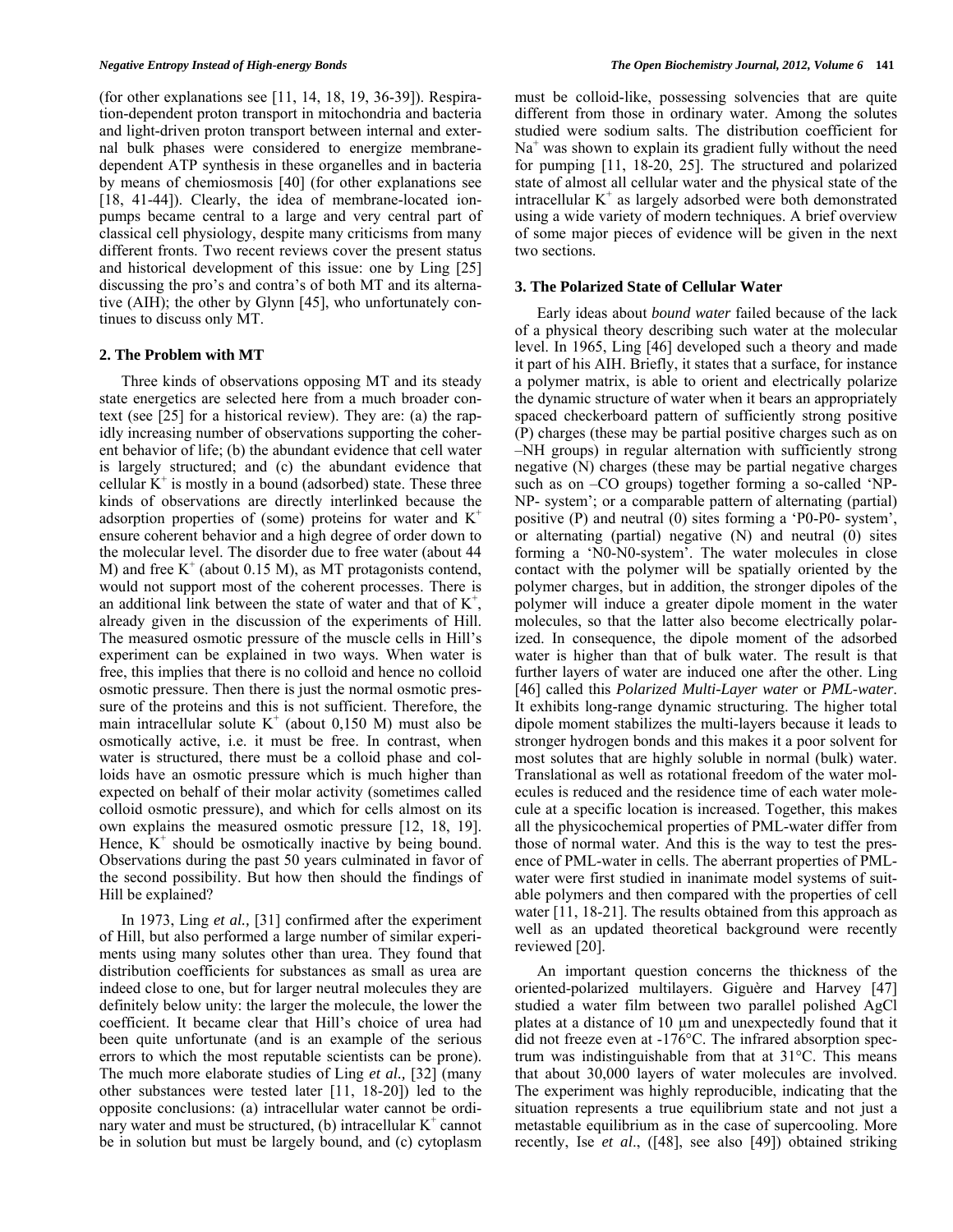micro-cinematography of latex particles suspended in both ordered and disordered water, revealing long stochastic trajectories for the latter, as might be expected from Brownian motion, and a tetragonal quasi-crystalline pattern of particles *almost* free of movement for the former. This is remarkable because the individual particles are situated several micrometers from each other, yet are ordered in a tetragonal pattern. Moreover, experiments by Zheng and Pollack ([50], see also [49]) generated water polarization up to hundreds of micrometers away from the surfaces of hydrophilic gels and of muscle preparations. All three of these sets of observations support Ling's conclusion [20] that an *idealized* system may *enhance water-to-water adsorption energy ad infinitum*.

 Applying his theory of NP-NP-systems to cells, Ling [46] deduced that there is but one molecular structure present in sufficient abundance to explain the high degree of polarization of all or almost all cell water. It consists of the backbone NH-CO groups of the peptide bonds of proteins in a *fullyextended* conformation. In the absence of disturbing sidegroups (see e.g. gelatin), the backbone of a polypeptide gives an almost perfect fit, sufficient to bridge distances between neighboring proteins in a cell. Ling [12, 18-21] then demonstrated that free NH-CO groups of unfolded proteins are indeed able to bind water strongly, and to orient and polarize it with formation of multilayers. Although extended proteins are essentially linear polymers and not idealized surfaces, Ling argued that there are *'generous margins for effective polarization-orientation of the entire cell water by a relatively small amount of intracellular proteins that assume the fully-extended conformation of an NP-NP-NP system'* [20, p. 127].

 Orientation and polarization of water by an *unfolded protein matrix* are characterized by very low entropy. The question, however, is: from where does the energy to unfold these proteins come? Ling [18-26] found that it came from the stable adsorption of ATP to ATP-binding sites on key proteins, which together with other proteins form an autocooperatively linked protein-water-ion ensemble of fully extended proteins, PML-water and adsorbed  $K^+$  (see later), which he defined as the *cell-matrix*. This protein-water-ion complex occurs in cells or parts of cells when they are in the resting (inactive) state (R-state). Relaxed myofibrils are a well-defined example. This state, although low-entropic, is stable in the sense that it can be maintained over long periods without a permanent supply of energy [51, 52], even years in the case of *Artemia* cysts [52]. However, its low entropy makes clear that it is nevertheless metastable. Its remarkable stability is due to the stable binding (adsorption) of ATP, exerting a strong inductive effect leading to polypeptide unfolding, which is transmitted auto-cooperatively through the whole linked cell-matrix system. Actually the propagated inductive effect has three main effects. It results in protein unfolding, water binding and polarization and  $K^+$  adsorption [11, 53]. This concept clarifies the words *'association'* and *'induction'* in the name of this theory: *'association-induction hypothesis'* [11, 18-26, 46].

 At the moment when Ling introduced his cell-matrix concept [31], the idea of *in vivo* unfolded proteins would have met with much skepticism. Common perception at the time held that proteins exist in a folded conformation *in vivo*, mainly because they were isolated as such from living material and continued functioning *in vitro*. Nowadays, the existence of unfolded or partially unfolded proteins, usually called *'intrinsically unstructured'* proteins (or IDPs) [54-58], starts to be recognized. According to estimations derived from primary structure data bases 40% of all human proteins contain at least one intrinsically disordered segment of 30 amino acids or more and 25% are likely disordered over their entire length. The other proteins are thought to be globular *in vivo* [57]. Even if the methods used to arrive at these figures may be far from accurate, the occurrence of both IDPs and globular proteins can no longer be dismissed. These findings shake classical ideas about the relation between a protein's 3D-structure and its function to its foundations [58]. It should be noted that the ideas associated with IDPs may not exactly correspond to Ling's view of fully extended cellmatrix proteins, but there may be a large overlap. Main difference is that to Ling's view of fully extended proteins a whole basically complete alternative physiology is attached. If explanations for the occurrence of IDP's have to be found, the AIH may give some important answers. Definitely, the modern field of protein biophysics would benefit a lot by taking knowledge of this broad alternative.

 Pollack [14] also proposed a very extensive bulk-phase theory: his *'gel-sol-hypothesis'* (GSH). It is built upon the fundamental aspects of Ling's AIH. It takes over most of the concepts of the latter, adds additional evidence for it and explains many physiological processes within this broad context. AIH and GSH are both treated in his very readable book '*Cells, gels and the engines of life'* [14]. In this book Pollack further explores the cell from the point of view of colloid science. Many details of physiological situations are given whereby controlled unfolding of specific proteins is linked to function and explains the existing data. To the list of cellular processes already described in Ling's AIH (the role of ATP, ion distribution, solute transport, permeability, cell volume control, cell potentials, oxidative phosphorylation, epithelial transport, muscle contraction, control of protein synthesis, growth, differentiation and its malfunction), Pollack adds the processes of exocytosis, amoeboid movement, ciliary beating, mitotic chromosome displacement and cytokinesis. He also remarks that there may be another additional mechanism to obtain multi-layer water orientation and polarization. Some domains of the hydrophilic surfaces of such cytoskeletal proteins as actin and tubulin exhibit a checkerboard pattern of charges at the correct distance (as defined by Ling) to achieve water polarization, even in the folded state. This means that protein unfolding is not always required, although it certainly occurs in many cases.

 In Ling's article from 1965 [46] and in certain of his other publications [18, 19, 21], some figures illustrate the orientation of water molecules when bound to an appropriate checkerboard pattern of complementary charges. These figures schematically and in a static way depict the situation in two dimensions. Water, however, has a three-dimensional structure. Chaplin [59, 60] built models to show how polarized water would appear in three dimensions. He described two main conformations of water-clusters, each consisting of 280 strongly bound water molecules operating as if it were a single macromolecule. With this model he could explain almost all properties of water, including the many anomalies.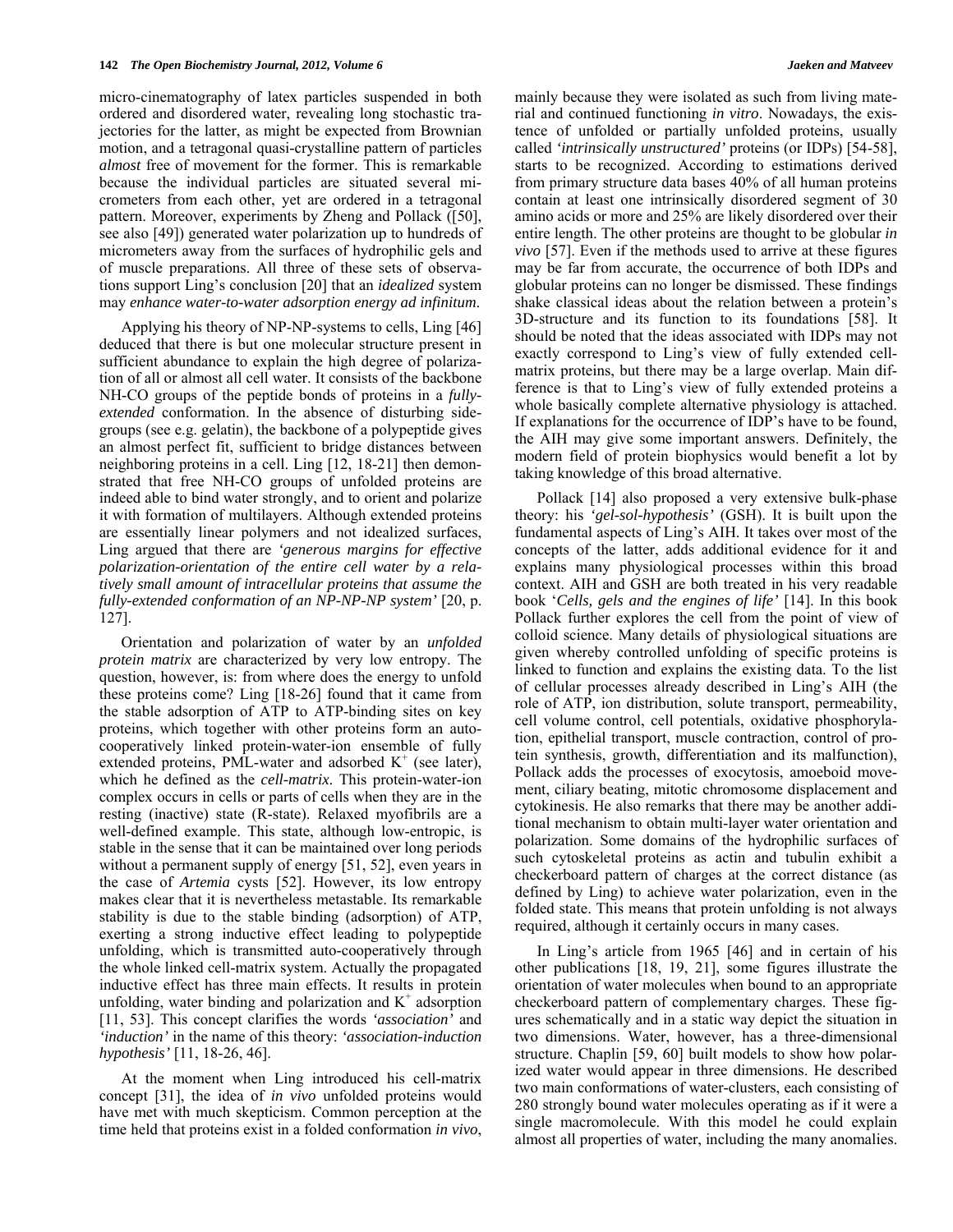The two conformations were found to be easily transformed into each other without breaking intra- or intermolecular hydrogen bonds. One conformation has high density (HDW, high density water) and is non-polarized; it predominates in normal water. The other conformation has low density (LDW), is polarized and is abundantly present in cells.  $K^+$ appears to fit well into the central cavity of LDW, while  $Na<sup>+</sup>$ does not. The latter ion has a much higher solubility in HDW, in agreement with the observations of Ling [18, 19]. On the basis of this finding, Chaplin proposes a third mechanism for water polarization, whereby  $\dot{K}^+$  ions adsorbed to protein carboxyl groups act as nucleation sites for the formation of an LDW cluster with high polarization, from which water polarization spreads further.

 This idea agrees with the extensive studies of Wiggins [61] on the properties of HDW and LDW. She showed that both types of water can be obtained in the small pores (averaging 2 nm diameter) present in cellulose acetate films. Certain ions  $(K^+, NH_4^+, CI^-, HCO_3^-, HSO_4^-, H_2PO_4)$  appear to fit well into the central cavity of a LDW cluster and exhibit reasonable solubility. Others  $(H^+, Li^+, Na^+, Ca^{2+}, Mg^{2+})$  do not fit, but fit and show good solubility in HDW. Surprisingly, it was also found that at high concentrations the first group induces the conversion of LDW into HDW, while the second group at high concentrations induces the conversion of HDW into LDW. These properties make it possible to generate a cycle. In a remarkable experiment, Wiggins and MacClement [62] succeeded in synthesizing ATP from ADP and  $KH_2PO_4$  (5 mM) in the presence of 100 mM KCl, with the pores of cellulose acetate forming the micro-domains of water and with no additional energy input. A major difference from the enzyme-catalyzed reaction is that it requires a few days, but one can learn from the mechanism. It is quite possible that hydrolytic and biosynthetic enzymes, including ATPases and ATP synthase, evolved as catalysts of this older HDW-LDW cycle. Proposals are given as to how the two states of water may contribute to the mechanisms of cation pumps and other enzymes. This is a real opportunity for the study of these enzymes, including  $Na^+/K^+$ -ATPase.

 The three mechanisms for water polarization (Ling, Pollack and Chaplin) do not exclude each other. Their relative contributions, however, remain to be determined. These three mechanisms and the more general idea of water orientation and polarization are also in full agreement with Kaivarainen's new fundamental physical theory of phases, called *'new hierarchical physical theory for the solid and liquid phases'*, which is derived from basic principles [63]. Kaivarainen gives many applications of his theory to cell biology.

#### **4. The Adsorbed State of Cellular K+**

 After the experiment of Hill [2, 3] had set the stage in favor of MT, some other experiments seemed to prove that cellular  $K^+$  is free. However, it was demonstrated later that these experiments or their interpretations were also problematic [12, 18, 19, 22, 64]. In contrast, a large number of different approaches all point to bound  $K^+$ . Some of these studies do not allow us to decide where and on which kind of binding sites adsorption occurs. Others, however, give this information quite specifically.

Indications for bound  $K^+$  as such comprise: (a) the study of distribution coefficients by Ling *et al*. [32] discussed above, indicating that Hill [2, 3] found an exception by only studying urea; (b) the fact that resting muscle cells without an intact cell membrane (EMOC preparations: see further) are able to sustain normal intracellular  $K^+$  concentrations for at least two days [51]; (c) the demonstration that *Artemia* cysts survive for four years without energy consumption [52]; (d) reinvestigations of measurements of ionic conductivity in various cell types and of  $K^+$  mobility in frog muscle cells, giving much lower values than for free  $K^+$  and providing convincing explanations why some earlier studies gave high values  $[12, 18, 19, 22]$ ; (e) proof that use of a  $K^+$  selective electrode readily injures the cell, resulting in much too high activity measurements, so that more confidence can be given to those experimental set-ups giving low values [18, 19, 22, 64]; (f) X-ray absorption-edge fine structure determination of red blood cells giving a result that differs markedly from control measurements on a KCl solution of the same concentration [65]; (g)  ${}^{39}K^+$  NMR spectra of neurons, muscle cells and *E. coli*, which produced relaxation times much shorter than those of 0.1 M to 0.4 M KCl solutions and comparable to those of  $K^+$  adsorbed on a Dowex-50 cationexchange resin [66, 67, 12, 18, 19, 22]; (h) demonstration that the relationship between internal and external  $^{42}K^+$  concentration follows Langmuir's adsorption isotherm, whereby real proof of adsorption was given by studying the influence of inhibitors that compete in different ways for the same adsorption sites (unlabeled  $Cs^+$  and unlabeled  $K^+$ ) [19, 68].

In 1952, Ling had already deduced that  $K^+$  might be adsorbed to the  $\beta$ - and  $\gamma$ -carboxyl groups of proteins [11, 12, 18, 19, 22]. Kellermayer *et al.*, [69] showed that  $K^+$  remained associated with cytoskeletal proteins for several minutes after treatment of living cells with the non-ionic detergent Brij 68, whereas if it were freely soluble in the cytosol its liberation would have been detected in seconds. In addition, a stoichiometric relationship between protein carboxyl group concentration and  $K^+$  concentration was demonstrated [19]. The most convincing results, however, came from the extensive electron microscopic investigations of frog Sartorius muscles mainly by Edelmann [70-72], using most delicate preparation techniques and advanced methods of analysis. Freeze-dried embedded and frozen hydrated thick sections of chemically unfixed specimens were used without staining, so that the location of  $K^+$  (by far the most abundant metal) could be directly observed. Alternatively, specimens in which  $K^+$  was partially substituted by one its more electron dense competitors,  $Rb^{\dagger}$ ,  $Cs^{\dagger}$  or  $TI^{\dagger}$ , were used. In all cases  $K^+$  or its analogue was preferentially located in the A-band, where the heads of myosin are exclusively present, with a fainter electron density at the Z-line. Quantification was obtained with electron probe X-ray microanalysis (see also [73]) and laser microprobe mass-spectroscopic analysis. Autoradiography of single air-dried [19] or frozen fully hydrated muscle fibers  $[72]$  using <sup>86</sup>Rb and <sup>134</sup>Cs revealed the same specific localization.

The presence in the cell of PML-water and adsorbed  $K^+$ , for which abundant arguments have been given in this and the foregoing sections, are a necessary condition for reaching coherence. Coherence needs nearest neighbor interactions of the correct extent. The law of Nernst, as applied by MT, is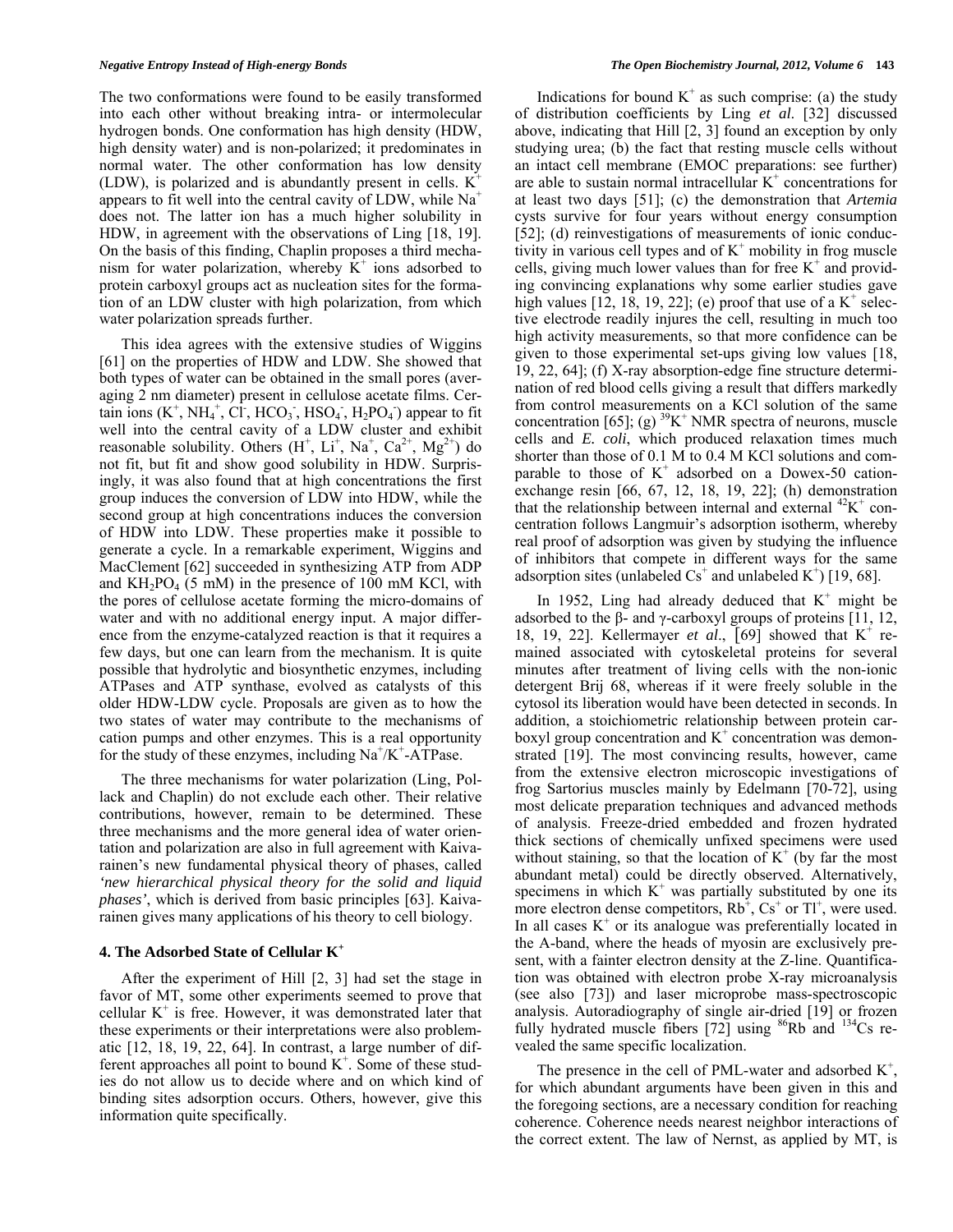based on the independence of solute molecules, i.e. the absence of interactions, so that stochastic behavior ensues. Arguments for coherent cellular behavior, which are the subject of the next section, are in fact supplementary arguments for a high level of order, also with respect to water and the main cation,  $K^+$ .

#### **5. The Coherent Behavior of Life**

 In his book *'What is life?'* Schrödinger [17] argued that concentrations of many important cellular components are too low to apply statistical laws in a meaningful way. This is the case for DNA and some regulatory substances and even for ions in small cells and subcellular compartments. In particular, Schrödinger envisioned the laws of diffusion, which are also part of the law of Nernst. To give an example: in liver cells an average mitochondrial matrix at neutral pH contains six free protons during state IV and only one during state III (fully activated and contracted). How one can make a bulk gradient with that [74]? In order to alleviate this undeniable difficulty, Schrödinger proposed that cellular processes may make use of coherent mechanisms, analogous to those found in physical systems close to absolute zero but applicable at body temperature. His argument was that such mechanisms are much more precise and able to operate below the level of thermal noise, exactly what would be needed to explain life. His proposal was largely neglected, mainly because at that time all data, in particular the findings of Hill [2, 3], were pointing towards the laws of diffusion and of Nernst as providing exact explanations for cell physiology. As a result, investigations into life's coherence originated at the very margins of biological science. Several independent approaches to the question of the coherence of life will be reviewed.

1 Ling's AIH [11, 53] was probably the first broad physiological theory in which coherence figured as a central theme: actually as the primary mechanism of all actions in living cells. In the R-state the cell-matrix is seen as a metastable high-energy low-entropy polarized coherent whole, a cooperatively-linked protein-water-ion complex. It is a coherent static system extremely sensitive to all kinds of very weak stimuli. When the energy delivered by a stimulus and mediated by  $Ca^{2+}$  (or another mediator) reaches the activation threshold, the system as a whole undergoes a conformational change, leading to the Astate, which is less polarized and has lower energy and higher entropy. The energy difference between the Rand A-states, attributable to an increase in entropy, is used for biological work: mechanical, electrical, chemical, transport work and coherent emissions (see later). The higher entropy is due to folding of the cell-matrix proteins, whereby adsorbed layers of water are depolarized and dissociated together with  $K^+$ . This is just what Schrödinger imagined: life processes energized by negative entropy.

The conformational change itself is also a coherent process, but of a dynamic type. This can be understood from the all-or-none character of the folding of a random coil into an  $\alpha$ -helix (or other type of protein secondary structure), and, linked to it, the all-or-none character of longrange water depolarization. Biological work is performed

at the onset of this conformational change, because the suddenly-formed secondary structures bring about interactions with other activated molecules, in which interaction-capable secondary structures appear as well (see also [15]). The formation of actomyosin is a good example. At the end of this dynamic process, after work is done, the cell-matrix ends up in the A-state, which is much less coherent; perhaps even not far from an irreversible death state. In muscle cells the A-state is called rigor mortis. In a healthy living cell, however, metabolism synthesizes new ATP, which binds to the ATP-binding proteins of the cell-matrix and restores the high-energy low-entropy R-state. Proteins again unfold, re-adsorb and polarize cell water, and re-adsorb  $K^+$ . Metabolism thus brings about the reverse conformational changes, also a dynamic coherent process. Metabolism is the factor that prevents the death state from succeeding the A-state. It is responsible for reversion to the R-state following power output. This R-to-A-to-R cycle and its energetics was already developed by Ling in his first book (1962, [11]). It is presented graphically by the red line in Fig. (**1**) (the green line will be explained at the end of this article).

Small note: according to Ling [18], liberation of rather large amounts of  $K^+$  in local myosin-containing compartments of muscle cells brings about strong local unidirectional osmotic fluxes of water towards that region, and this is the major force that brings about contraction, a mechanism that explains the concomitant thickening of muscles. Apart from this interesting proposal, a very penetrating controversy exists with respect to the energetics of muscle contraction. Formation of firm proteinprotein (actin-myosin) linkages, when considered on its own, may at first sight imply a decrease in entropy. If the assumptions of MT were correct  $-$  i.e. if the physical state of cellular water and  $K^+$  during the R- and A-states remained the same - the classical conclusion that muscle contraction is a *'disorder-to-order transition'* [75] appears logical. But all the evidence favors Ling's alternative view, with desorption and depolarization of water and desorption of  $K^+$  during the R-to-A transition. It then follows that the small decrease in entropy due to actomyosin formation is largely offset by the large increase in entropy due to liberation and depolarization of water and  $K^+$  desorption. Therefore, exactly the opposite is true: muscle contraction is an *'order-to-disorder transition'*. The release of rigor by addition of ATP [76] is the ultimate corroboration of Ling's and Schrödinger's view. The survival of *Artemia* cysts for long periods, with measured zero-energy consumption [52], is also consonant with this. The above controversy illustrates the problem with MT not involving a holistic physical approach to the study of life, and underlines the need of a new model for cell energetics.

According to Ling [11, 12, 18, 23, 24, 53] the mechanism that brings about the R-to-A and A-to-R conformational changes is based on the induction effect of Lewis: the basis of chemistry, hence also of biochemistry. This mechanism includes the inductive effects exerted by so-called *'cardinal adsorbents'* at the site of induction and their *long-range* propagation and spreading throughout the cooperatively-linked proteins of the cell-matrix. Cardinal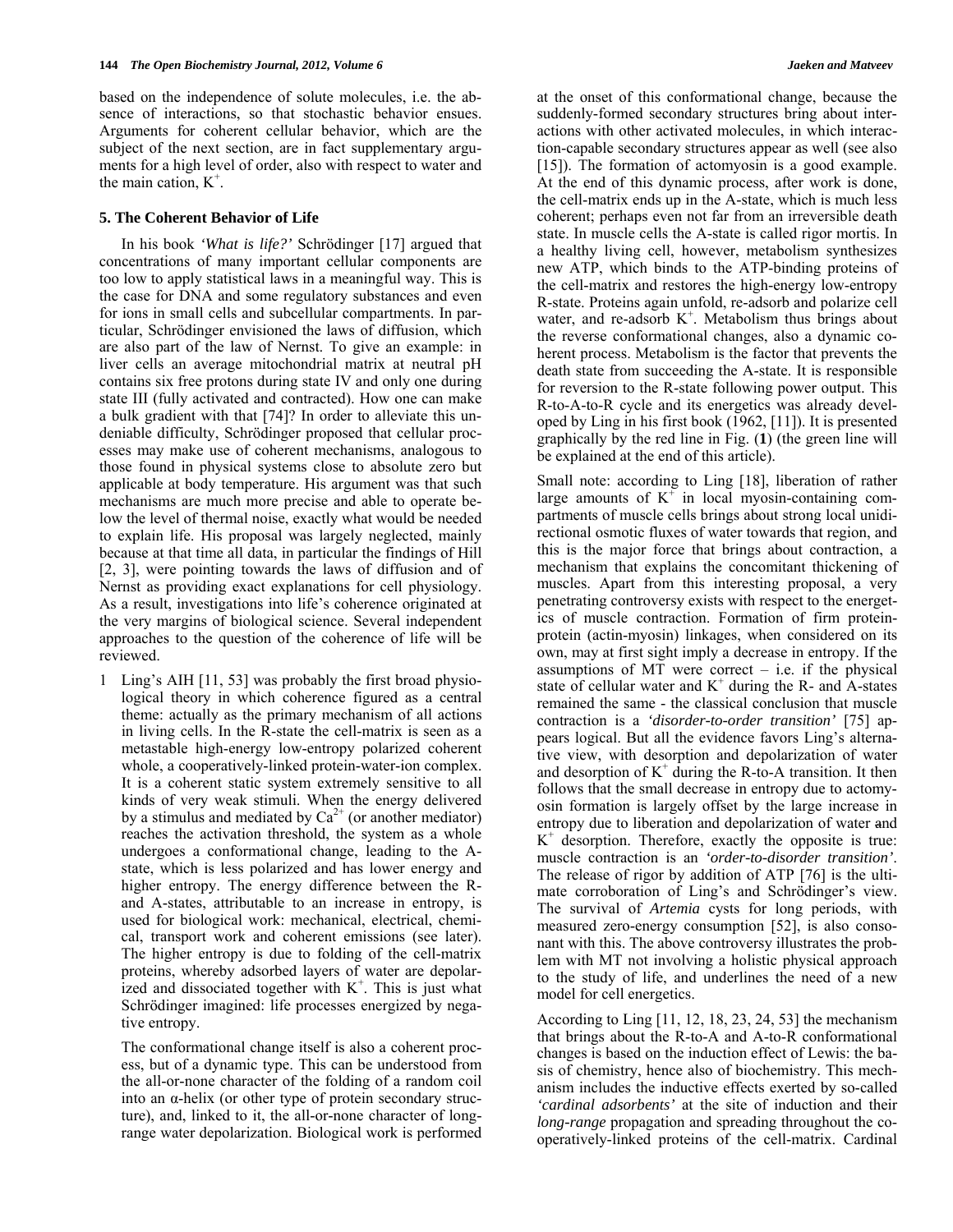

#### TIME

Fig. (1). Ene<br>
action-state (<br>
A-state is ap<br>
state) and ful<br>
of the R-to- $\mu$ <br>
unfolded, pol<br>
them to leav<br>
their reactive<br>
senting glyce<br>
(both cohere<br>
R-to-A trans<br>
known allost<br>
and ATP act<br>
their A-state<br>
dotted line **Fig. (1).** Energy levels of natively unfolded proteins (NUN) (red line) and natively folded proteins (NF) (green line) in the resting-state (R), action-state (A) and during R-to-A and A-to-R phase transitions. The energy level of NUN-proteins relative to that of NF-proteins during the A-state is approximately. For both groups it is somewhere between the levels of the fully unfolded state (see: NUN-proteins during the Rstate) and fully folded state (see: NF-proteins during the R-state). The exact values depend on the kind of protein, but the energy difference of the R-to-A transition is always greater for NUN-proteins than for NF-proteins. During the R-state, NUN-proteins are inactive. They are unfolded, polarize cell water and adsorb  $K^+$ , creating a high-energy low-entropy metastable state. A sufficiently strong stimulus is needed for them to leave their high-energy basin (threshold). NF-proteins are inactive as well during the R-state because they are tightly folded, hiding their reactive centers inside. Slight melting to an intermediate state is needed to expose these centers and make them active. The frame representing glycolysis and respiration points towards the processes that convert fuel, oxygen, ADP and  $P_i$  into  $CO_2$ , H<sub>2</sub>O, ATP and radiation (both coherent and waste heat), but is not intended to lie on the energy axis. Energy of entropic origin released during the R-to-A transition of NUN- proteins is used for activation of NF-proteins and for biological work (physiological functions).  $K^+$ ,  $P_i$  and ADP liberated during the R-to-A transition of NUN-proteins is thought to activate major rate controlling enzymes of glycolysis and respiration, in agreement with known allosteric mechanisms. So formed new ATP adsorbs to NUN-proteins and causes their A-to-R transition. Subsequent lowering of  $K^+$ and ATP activity deactivates glycolysis and respiration. A-to-R deactivation of NF-proteins either needs a small amount of energy to leave their A-state high-energy basin or is a spontaneous process, probably depending on the case. Therefore, both possibilities are drawn with dotted lines.

adsorbents are controlling substances binding to controlling binding sites (cardinal adsorption sites) on the cellmatrix. They include: all kinds of external and internal stimuli, hormones, neural transmitters, growth factors, second messengers, nucleotides and other allosteric modulators, drugs, *etc*.. For instance, in the case of myofibrils,  $Ca^{2+}$  is the activator and ATP restores the R-state. The sites for binding water, K<sup>+</sup>, etc., are called 'regular' *adsorption sites'*, while the binding sites for ATP or  $Ca^{2+}$ are *cardinal adsorption sites*, because of their controlling function and their *one-on-many* effect. Indeed, the inductive (electron withdrawing) effect of the binding of one ATP molecule to one corresponding ATP binding cardinal adsorption site is propagated and spread through the whole system of auto-cooperatively interconnected proteins, reaching not only all these proteins but also all associated PML-water and all adsorbed  $K^+$ . Temporary chemical modifications of proteins such as phosphorylation can play a similar role to cardinal adsorbents.

The essential feature of cooperativity, in contrast to noncooperativity, is energetic interaction between nearneighbor sites. It is described quantitatively in the theoretically-derived *'Yang and Ling cooperative adsorption isotherm'* [11, 14, 18, 19, 23, 24, 53]. This equation allows of auto-, hetero- and non-cooperative adsorption phenomena to be precisely verified experimentally, and has been applied as such by Ling's group to many of their own experiments as well as to many existing data in the literature. It is analogous to (but more general than)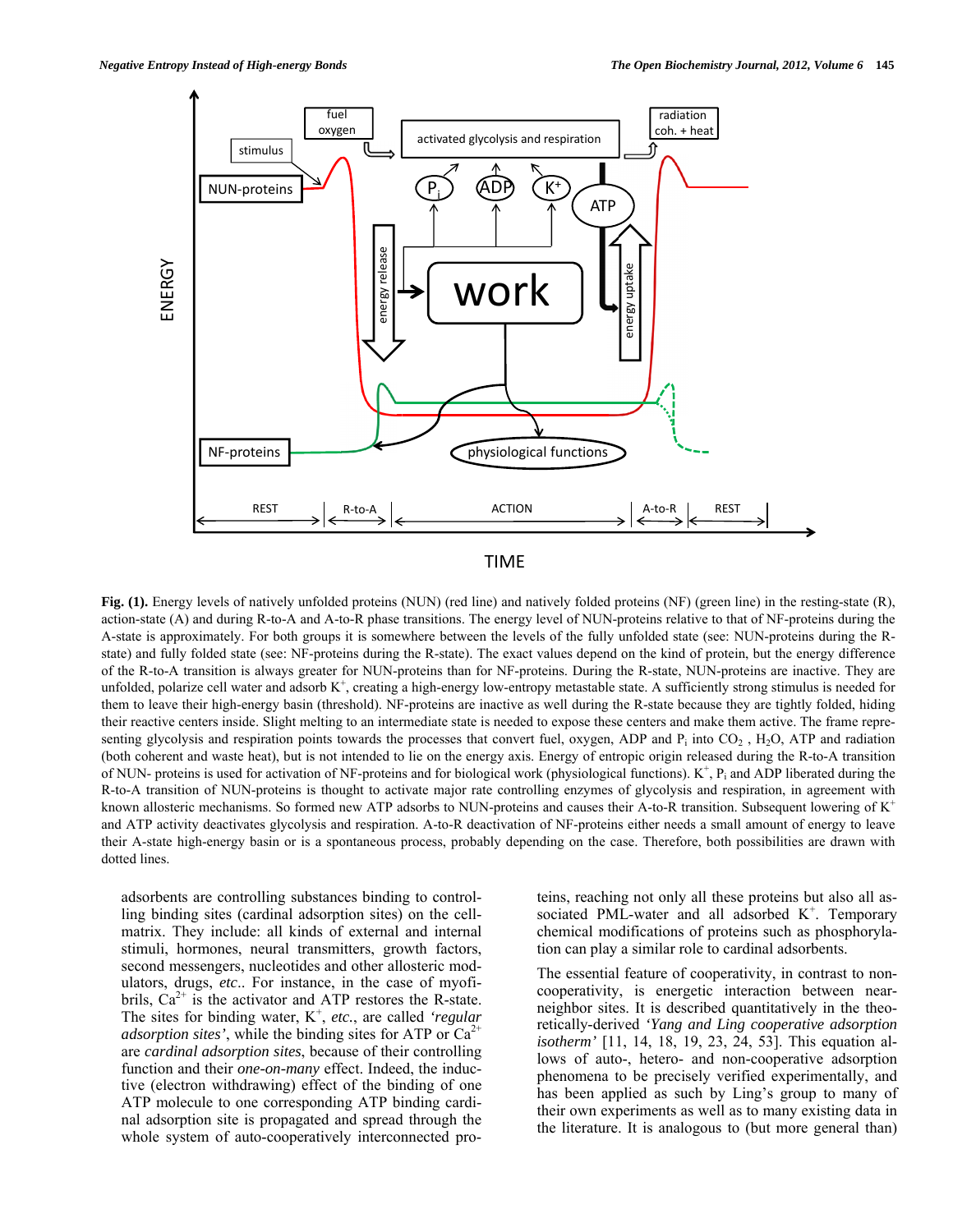the empirical equation developed by Hill describing the oxy-hemoglobin dissociation curve. Ling also showed that the polypeptide backbone possesses the unique property of high polarizability and partial resonance, allowing it to act as a *high-way* for the propagation of inductive effects, resulting in water adsorption and polarization or desorption and depolarization. Propagated inductive effects also reach side chains resulting in  $K^+$  adsorption or desorption from β- and γ-carboxyl-groups and some comparable effects on positively charged side groups. On the basis of the inductive effects, all cardinal adsorbents were divided into two groups (eventually three): those generating an electron-withdrawing inductive effect (e.g. ATP) and those generating an electron-donating inductive effect (e.g.  $Ca^{2+}$ ). The third possibility, an electronneutral effect, is probably not very relevant to functional processes.

2 In the late 1960s, Fröhlich [77, 78], a pioneer of the study these so-called 'coherent excitations' have been experiof coherent behavior in physical systems near absolute zero, started exploring the eventuality of coherent behavior in living systems at physiological temperature. As a physicist he approached the problem from a completely different point of view, namely from electrodynamics. Living organisms are mostly made of dipolar (dielectric) molecules in a phase system, which is a quasi solid state. This implies that electric and visco-elastic (mechanical) forces may be in permanent interaction. The function of metabolism is to *'pump'* the living system into an excited state. It should be noted that the latter idea is consistent with Ling's R-state. Fröhlich uses the word '*pump'* in a way that differs from its meaning in MT, because the excited state obtained by this *pumping* can be metastable. He uses *pumping* in the way Ling sees the function of ATP in restoring the high-energy R-state. The ensuing excited state is characterized by *collective modes of vibration of a coherent nature.* This holds that the giant dipolar structures of proteins, nucleic acids and some larger ensembles such as membranes, with their enormous electric fields  $(10^7 \text{ V/m})$ , start to vibrate at characteristic frequencies common to the different components belonging to the system. These collective oscillations originate through the coupling of electric dipole displacements and mechanical displacements. Resonances may lead to emission of both electromechanical oscillations (phonons or sound waves) and electromagnetic radiations (photons), which may exhibit coherence as in a laser. These are propagated over a rather long distance, so they can eventually be measured outside the organism. This is the way to obtain information about the existence of these coherent collective modes. Alternatively, organisms can be subjected to extremely low intensities of the appropriate frequency, and this will lead to excitation of the corresponding cell function by resonance. Both approaches to mentally tested with positive results [79-82].

The group of Cosic [83, 84] further elaborated this idea in their *'Resonance Recognition Model'*. They used a calculation to transform an amino acid sequence into a frequency pattern. When this was done for proteins exerting similar functions, a typical common frequency was always found, indicative of that function, but also found

frequency specific for each kind of interaction or funcin the frequency spectrum of their targets. It follows that it is characteristic of their reciprocal attraction and recognition by resonance. The frequency range for protein interactions is  $10^{13}$  to  $10^{15}$ Hz (equivalent to the nearinfrared, visible and near-UV spectra). Common frequencies were calculated and also measured, and the measurements were found to match the calculations. The authors concluded that the specificity of protein interactions is based on resonant electromagnetic energy transfer at a tion.

Pollack's GSH (but not according to  $MT$ ) – exemplifies Fröhlich described three kinds of coherent excitations [80-82]. The first is static (metastable), low-entropic and highly polarized and became known as the *'Fröhlich state'*. Jaeken [85] argued that the R-state as described in physiological and molecular detail by Ling and Pollack (gel-state) conforms to the more general physical description of a *Fröhlich state*, formulated in terms of frequencies. Both descriptions evoke a low entropy, metastable (static), highly polarized, long-range coherent, excited (high-energy) state obtained through input of metabolic energy (ATP). The *Fröhlich state* is characterized by condensation of all modes into a single frequency, exhibiting coherence. Clearly this is due to the autocooperative linkage between all parts in Ling's description. Second, Fröhlich also described a dynamic type of coherence, called a *'Fröhlich wave'*. The R-to-A (gel-sol) and A-to-R (sol-gel) phase transitions described in physiological and molecular terms respectively by Ling and by Pollack were both shown to conform [85] in physical terms to a *Fröhlich wave*. Third, Fröhlich envisioned the existence of coherent cyclic processes, known as *'limit cycles'* [80-82, 85, 86]. The rhythmic succession of action states occurring for instance during prolonged muscle activity – if understood according to Ling's AIH or such *limit cycles* [85].

3 In the early 1970s a third independent approach was taken by Davydov [87-90, also 91 for review]. He applied quantum mechanics to protein  $\alpha$ -helices and showed theoretically that the latter might be able to conduct non-dispersed one-dimensional elastic lattice pulses along their length, which became known as *'Davydovsolitons'*. The concept of *'solitons'* is used in non-linear physics to describe the loss-less transmission of waves of any kind. In the case of *Davydov-solitons*, dispersion of mechanical pulses along an  $\alpha$ -helix (in an apolar environment) is exactly counteracted electronically by enhanced inductive effects on the longitudinal amide-2 hydrogen bonds, so that coherence is reached. Similarly, Davydov also described *'electro-solitons'* and *'protonic solitons'* (loss-less displacement of an electron charge respectively a protonic charge along an  $\alpha$ -helix) [89] (see [91] for an overview). One or more of these types of solitons are believed to travel along microfilaments and microtubules, providing them with the ability to transmit and process data [92, 93]. Indications for this were recently supported by direct evidence [94]. A much more complex type of soliton is the action potential [91, 95], a well-studied example of a rest-to-action-to-rest (R-to-Ato-R) (gel-sol-gel) double phase transition [14, 18, 19,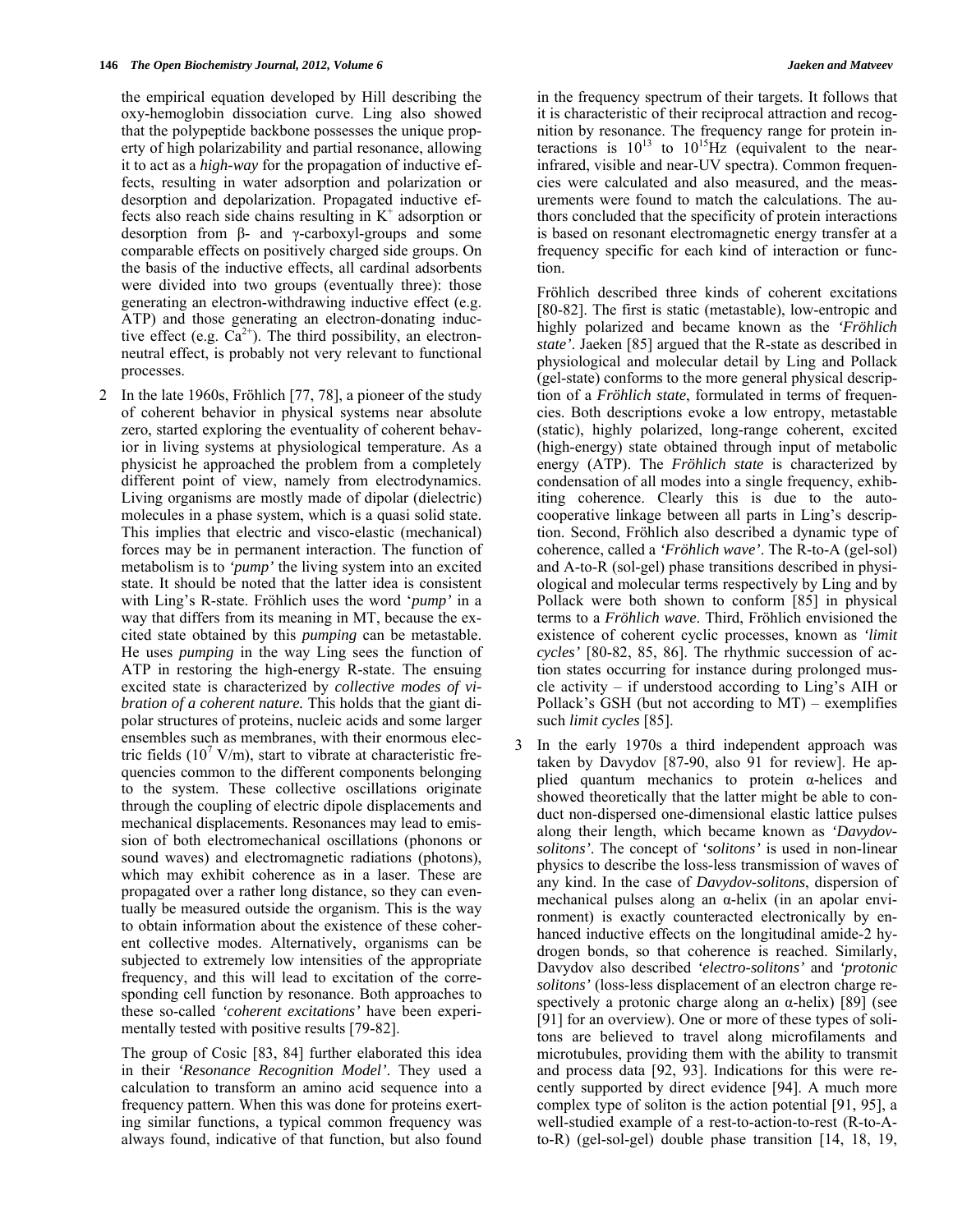36, 39, 95] in agreement with Ling's AIH, Pollack's GSH and the *Fröhlich wave* concept [80-82]. These studies show that an action potential is much more than the outdated concept of temporary permeability changes, as MT proponents believe (see Ling [12, 18, 19, 36]).

- 4 The group of Del Giudice [86, 96-99] followed a fourth Tuszinsky *et al.*, [100], who had already united the views path, starting from quantum field dynamics. The phenomenon, which in their theory is described as a *'Bose condensation'* and its reverse, here called *'Bose decondensation'*, was shown to correspond to the description of *Fröhlich waves* [80-82, 86, 96,] and to R-to-A (gel-sol) and A-to-R (sol-gel) phase transitions according to AIH and GSH [85]. Actually, the four independent approaches described above could all be unified using Ling's physiological paradigm as a basis [85]. This unification was achieved by interpreting the four coherent solutions of a non-linear Schrödinger equation, derived by of Fröhlich and Davydov.
- 5 A fifth independent approach came from quantum nonbiophotons would be dispersed if they had to travel linear optics [101-106]. Using specifically developed optic instrumentation, Popp [101] obtained quantitative measurements of the extremely weak photon emission (not to be confused with bioluminescence) of all living organisms in the visible and UV region, first observed by Gurwitsch and Gurwitsch in 1922 [102]. He proved the coherent (laser) properties of these so-called *'biophotons'*, defined as coherent photons produced by living organisms [103, 104] but absent at death. Biophotons may be produced by DNA [98, 103-106] and by microtubules, whereby excited water plays a particular role [98, 99, 106]. Their coherent nature allows holograms to be generated, with all the remarkable properties of the latter including distributedness and extremely high information density, and offering the possibility of constructive (within cells) and destructive (between cells) interference [92, 104]. Popp proposes that biophotons are ideally suited to coordinating the behavior of otherwise independent molecules located at distant places in cells, tissues, organs and even the whole body; and they could do this at the speed of light. Popp [88] concluded in a general way: '*biophotons may well provide the necessary activation energy for triggering all biochemical reactions in a cell at the right time at the right place'.* In that respect, they are responsible for the common observation that a body acts as a single unit, despite it being composed of innumerable individual molecules. Precisely this unity of behavior constitutes the problem with which Schrödinger struggled. Of course, the coherent nature of through a non-coherent cytoplasm, as assumed by MT.
- 6 Ingber [107, 108] demonstrated the *tensegrity* properties lasticity. In mechanics such systems are called *'tenseg-*e of the cytoskeleton. The latter consists of a threedimensional construction of compression-resisting struts (microtubules) interconnected in an indirect way by means of pre-stressed microfilaments and intermediary filaments, which have more elastic properties, or which by sliding past each other acquire properties equivalent to

 *rity structures'*. They exhibit tensegrity properties, which means that they behave as a unified whole in response to external mechanical forces, which become distributed over the entire network and result in global rearrangements. In this way a cell also achieves *mechanical coherence* [109]. The observed pre-stress [107] means that the cytoskeleton – also when at rest – stores mechanical energy and hence the R-state is also a high-energy structure from the mechanical perspective, complementing Ling's view. This property makes it very sensitive to weak mechanical influences. Because cells are connected by integrins and junctional complexes to neighboring cells and to extracellular matrices, which also exhibit tensegrity properties, entire tissues and even organs exhibit tensegrity. The tensegrity concept allows us to explain how mechanical stimuli influence cellular information processing in the cytoplasm and in the nucleus through connections with the nuclear skeleton [108]. Some of its effects at the transcriptional level participate in morphogenesis, both normal and anomalous as in the case of cancer [108]. Because both the cytoskeleton and the extracellular matrix (i.e. collagen) exhibit piezoelectric properties [110], mechanical coherence goes along with *electrical coherence* [109]. And because many proteins, multi-protein systems and cell organelles are connected to the cytoskeleton [111] and can be directly influenced by data processing along the cytoskeletal network [92-94], *chemical coherence* may also become aligned with both mechanical and electrical coherence [109].

7 Finally, Ho [49], pursuing the idea that coherence ought to be reflected in its structural organization down to the atomic and molecular level, went to the polarizing microscope and indeed directly observed the structural coherence of entire living cells, even organs in living organisms, proving that Schrödinger's early proposal was fully justified. Ho [49] and Abbott [112] reviewed the indications that living organisms are indeed quantum coherent and can be regarded as macroscopic quantum systems. Recently, the existence of quantum coherence was directly measured in several in vitro experiments on parts of the photosynthetic apparatus [113-116].

 In view of all these lines of evidence, direct and indirect, and the strong theoretical foundations from so many different independent approaches, which all point in the same direction, the coherent behavior of life can no longer be dismissed. Moreover, applications are quickly being made, particularly in diagnostic and therapeutic medicine, as there are increasingly strong indications that the lack of a sufficient level of coherence is the primary cause of cancer [117]. Genetic defects appear to originate later and secondarily as a result of insufficient coherence, which in a non-specific and progressive way destabilizes molecular and gene regulatory networks [117]. Despite all this evidence for coherence, together with the evidence for adsorption and polarization of water and adsorption of  $K^+$  to cell-matrix proteins, there is a major persistent obstruction to the uptake of these data by general textbooks and university courses. This obstruction is the persistence of MT. Therefore some additional evidence against an important aspect of MT, the concept of the  $Na^+/K^+$ pump, must properly be given.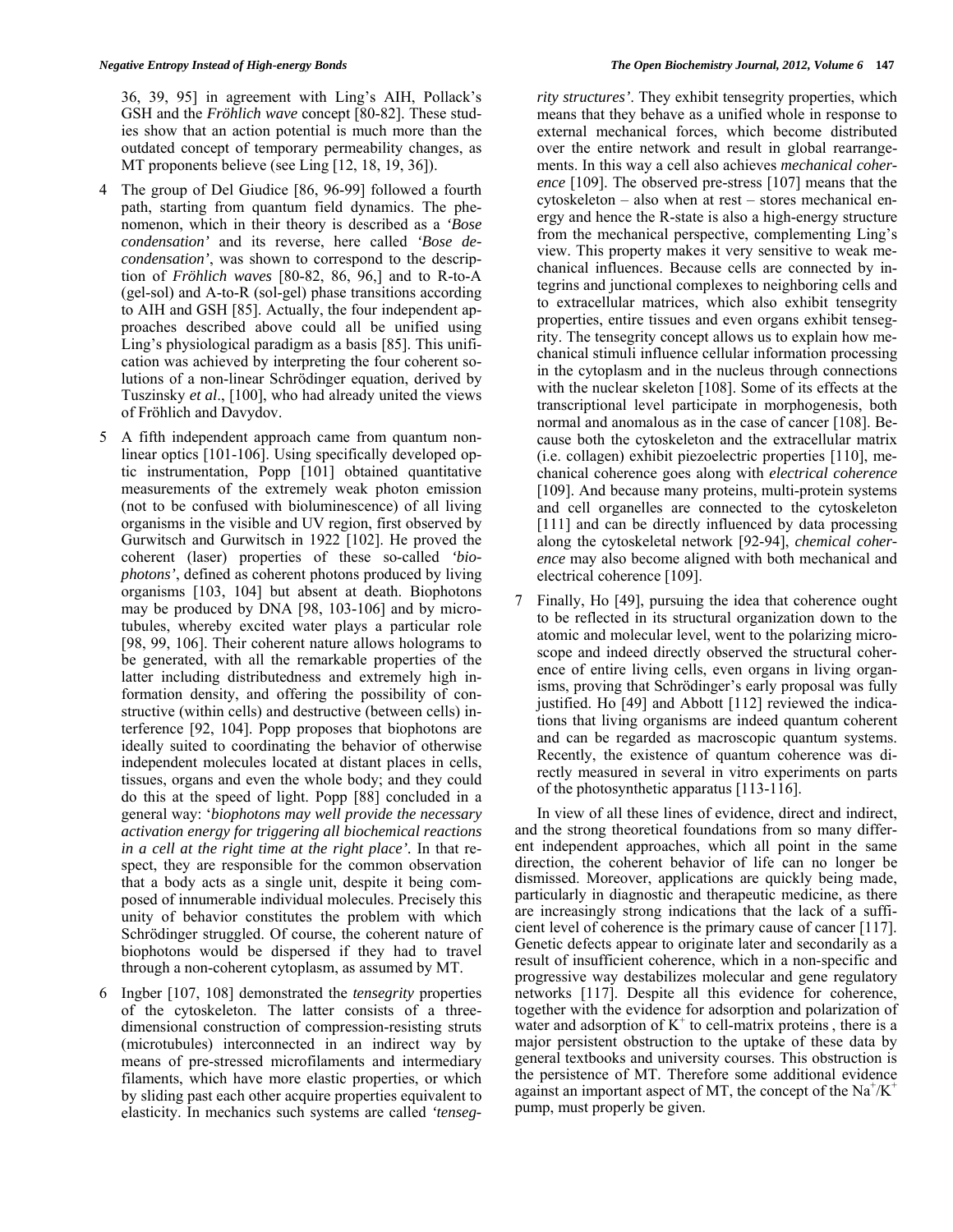#### **6. Evidence Against the Concept of Pumps**

 The lines of evidence discussed below are not against the existence of  $\text{Na}^{\text{+}}/\text{K}^{\text{+}}$ -ATPase, nor against the main steps of its working mechanism as it is understood at present [27], but against the way of thinking about this enzyme/transporter as *the pump* responsible for the *steady state* concentrations of Na<sup>+</sup> and  $K^+$  in cytosol.

 Evidence against the pump hypothesis properly includes the following.

- (1) Full inhibition of respiration and glycolysis in cells kept at  $0^{\circ}$ C, blocking the energy supply to the Na<sup>+</sup>-pump, did not result in a reduction of Na<sup>+</sup> efflux. This early experiment of Ling [11, see also: 12, 18, 19, 22, 25] was later confirmed with cells at 17-23°C by Keynes and Maisel [118] - although Keynes later adopted MT - and by Conway *et al.* [119]. Extensive controls for remnant energy sources (creatine phosphate, ATP, ADP, lactate) and heat output measurements were undertaken (discussed by Ling [11, 12, 18, 19, 25]), confirming that the observed Na<sup>+</sup> efflux was independent of a continuous energy supply. All authors agreed on the data. Taking the measured  $Na<sup>+</sup>$  efflux rate, a resting potential of -90 mV and the method of calculation customary in MT, the conclusion – quoting Ling [11, 12, 18, 19, 25] – was: *'the minimum energy needed by the Na pump at the plasma membrane alone was from 1542% to 3050% of the maximum available energy'.* Comparable work done by Minkoff and Damadian [120] on *E. coli* led to a similar conclusion.
- (2) The general consensus [27] is that in neurons, without inhibition of metabolism, the  $Na^+/K^+$  pump consumes about 60% of the cell's energy. However, there are many more pumps and they are located not only in plasma membrane, but also in the much larger area of intracellular membranes. Energy is also needed for cytoskeletal movement, for anabolism, regulation, etc. So, energy shortage remains a problem. If one considers that the Rstate of a cell in the AIH perspective is a (metastable) physical equilibrium not consuming energy (see point 4 below for experimental proof), the problem of energy shortage is entirely taken away.
- (3) Investigators in several laboratories (summarized in [12, 18, 19, 25]) observed Na<sup>+</sup> exclusion and  $K^+$  accumulation in red cell ghost preparations upon addition of ATP, but only when these were prepared according to the method of Bodemann-Passow, which yields ghosts that are not pure membrane but are filled with cell-matrix (mainly hemoglobin, some actin and minor components). In contrast, when cytoplasm-free red cell ghosts consisting of pure membrane are prepared using methods with more thorough washings (discussed in [12, 18, 19, 25]), pumping activity was never observed. Obviously, this indicates that something in the cytoplasm is necessary for establishing ATP-dependent gradients [11, 12, 18, 19, 23-26].
- (4) In 1978 Ling [51] conducted a long series of experiments with so-called *'EMOC preparations'* (EMOC = effectively membrane-(pump)-less open-ended muscle cells). Isolated resting frog Sartorius muscles were cut in the transverse direction and the membrane-less open-ended part was inserted into a Ringer solution, while the upper

closed and membrane-delineated part was kept in the air. At the open-ended part in contact with the Ringer there are no membrane-bound pumps because there is no membrane, while in the upper part pumps present in the membrane cannot work because they are not in contact with the external Ringer solution (this was controlled). The intracellular concentrations of  $Na^+$  and  $K^+$  in the upper part of the cell remained unchanged for at least two days, despite the huge leak at the open end. Radioactively labeled  $^{40}K^+$  in the Ringer revealed that during this long period there was indeed transport of the label from the Ringer into the upper part of the cells, proving the existence of a  $K^+$  influx in the absence of effective pumps. The conclusions are surprising but straightforward. Since pumps must be ineffective in these EMOC-preparations, the constancy of the total concentrations of  $Na^+$  and  $K^+$  in the upper part of the cell over two or more days cannot be due to a steady state, as MT proposes. There is only one alternative: they must be due to a true physical equilibrium. This also means that neither pumps nor an intact membrane are necessary to maintain this situation. Classical cell energetics clearly needs to be replaced by a completely different mechanism consistent with these observations (or at least using this possibility as an additional control for experiments on "membrane" transport).

 From previous sections, a sound explanation of the EMOC experiments as conducted by Ling can be readily inferred. According to Ling, the intracellular  $Na<sup>+</sup>$  concentration remains low despite direct open contact with a high Na<sup>+</sup> concentration Ringer because Na<sup>+</sup> is very poorly soluble in intracellular water that is polarized by the cytoplasmic colloid (interconnected cell-matrix); and the intracellular high  $K^+$  concentration remains high despite open contact with a low  $K^+$  concentration Ringer because  $\overrightarrow{K}$ <sup>+</sup> is largely adsorbed to the β- and γ-carboxyl-groups of the proteins of the same cytoplasmic colloid. He gathered substantial evidence for these two proposals (see earlier) [11, 12, 18-26, 51]. Together, these two effects (adsorbed water and  $K^+$ ) generate a physical equilibrium that has no need of a special membrane or of ion pumps located in it. Of course, an intact cell has a plasma membrane and hence these ions must pass through this membrane, but the function of proteins such as  $\overline{Na}^+/K^+$ -ATPase must be different from that assumed by MT (see later). These EMOC experiments seem impossible to reconcile with a steady state theory and explain why the problems described above under points 1 to 4 exist. Instead of applying the Nernst equation to the total ion concentrations, as MT does, Ling [11, 12, 18, 19, 25] developed a new set of formulae in which distribution coefficients, diffusion effects and adsorption coefficients figure and total concentration is distinguished from activity (the free fraction). In contrast, MT does not even have a formula describing observed concentrations and is often careless about the concepts of concentration and activity (instead of explaining their physical nature).

(5). When authors (without exception) tried to prove the pumping function of  $Na^+/K^+$ -ATPase experimentally they were biased by the belief that this is the real function of this enzyme. It was like asking the Pope to prove the existence of God. Sorption processes were not considered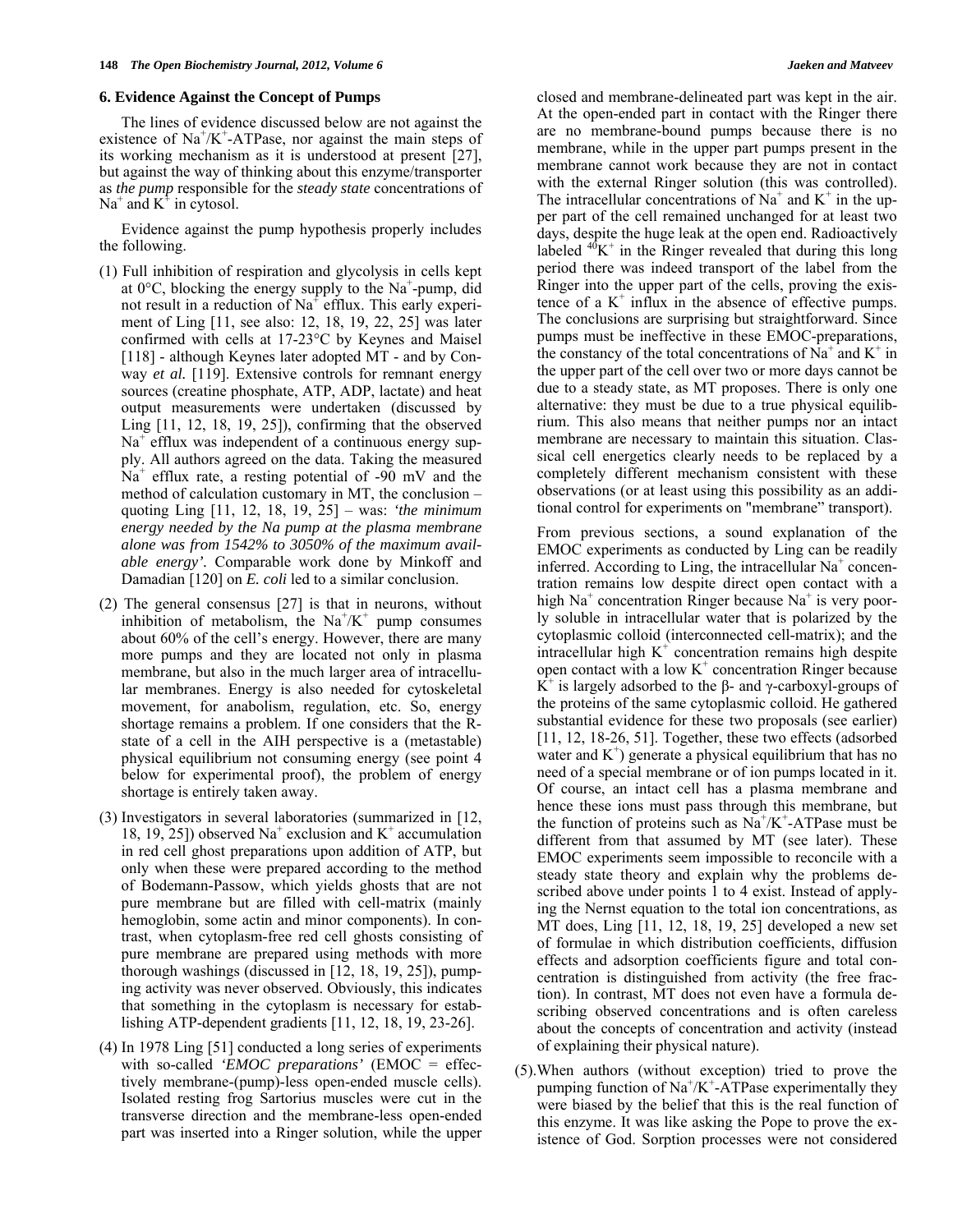as a real alternative to the *ion-pump* in any study devoted to the transport function of  $\text{Na}^{\dagger}/\text{K}^{\dagger}$ -ATPase (see [45] for review). Nevertheless, there has been abundant direct evidence for a bound state of  $K^+$  in living cells at least since the early 1980s (see [70] for review).

- (6) It is always necessary to get important evidence from the opposite approach: namely, proofs indicating that all other explanations can be dismissed (as Ling does for MT). However, a large number of experiments together with a firm theoretical background point towards a serious alternative explanation for the actual  $Na<sup>+</sup>$  and  $K<sup>+</sup>$  distributions, which to date has remained effectively unchallenged. Each challenge was followed by a rebuttal [20- 26].
- (7) Using EMOC preparations Ling [12, 18, 19, 25] made another crucial observation. In older EMOC preparations the cell-matrix at the open end gradually started to degrade. In the degraded parts, the  $Na<sup>+</sup>$  concentration was higher and the  $K^+$  concentration lower than the normal cellular concentrations found in the non-degraded parts further away from the open end. Ling was able to observe a good correlation between local ion concentrations and local ATP concentration. It was found that a minimal ATP concentration is needed to keep water sufficiently polarized to maintain a low  $Na<sup>+</sup>$  concentration and to keep  $K^+$  sufficiently adsorbed to maintain a high  $K^+$  concentration [12, 18, 19]. This relationship was beautifully addressed by Kellermayer's group [121-123]. Red blood cells have a very narrowly-defined function. This probably explains why intracellular erythrocyte Na<sup>+</sup> and K<sup>+</sup> concentrations vary widely among different species and even within members of the same species, although the concentrations of these ions in the blood are very similar. In human red blood cells,  $Na<sup>+</sup>$  and  $K<sup>+</sup>$  concentrations are normal as in other cells. But dog erythrocytes contain 10 times more  $Na<sup>+</sup>$  than  $K<sup>+</sup>$ . If MT is correct, the cause of this aberration has to be found in the working of the  $Na<sup>+</sup>/K<sup>+</sup>$  pump. If AIH is correct, the cause should be an abnormally low ATP concentration. Although a relatively good correlation exists between the activity and/or the amount of  $Na^{+}/K^{+}$ -ATPase and the steady state levels of Na<sup>+</sup> and K<sup>+</sup> [122], the uptake rate of Rb<sup>+</sup> (a widely used  $K^+$  analogue) is much higher than its leakage rate, irrespective of the kind of red blood cells [123]. This compromises any tight coupling between pump activity and leakage rate and therefore the whole steady state idea. In contrast, in the different kinds of red blood cells studied, there is a clear relationship between ATP concentration,  $Na<sup>+</sup>$  and  $K<sup>+</sup>$  content and the intracellular  $K<sup>+</sup>/Na<sup>+</sup>$  concentration ratio. All this makes it clear that ATP is the crucial factor for maintaining the physical equilibrium, but as the experiments under points (1) and (7) demonstrate, ATP does not need to turn over by means of hydrolysis in order to keep the ion concentrations constant. Thus, the manner in which ATP energizes cellular systems has to be re-addressed, though MT has kept Lipmann's idea of *'hydrolysis of ATP's high-energy bond'* on the stage for more than 70 years.

#### **7. The Mechanism of Energy Delivery by ATP**

A central topic associated with the working of the  $Na^+/K^+$ pump is how ATP energizes this system and other systems as well. The view offered by MT differs in a most fundamental way from that of Ling in his AIH. According to MT, energy is derived from the hydrolysis of ATP. MT followed the idea of Lipmann [8] that the phosphate-anhydride bond of ATP is a *high-energy bond* able to inject its binding energy into the system at the moment of hydrolysis. This would mean that the initial stages of strong actin-myosin binding constitute a higher energy state than dissociated actin and myosin in the relaxed state (see: the discussion on muscle contraction given before [75]). This is exactly opposite to the view of Ling [12, 18-26, 51]. According to Ling's AIH, two properties of ATP are responsible for its mechanism as an energizer of cellular processes: (1) it can bind to cardinal binding sites on some proteins of the cell-matrix, whereby the *adsorption energy* lifts the system into a metastable high-energy lowentropy R-state (the R-state is high-energetic); (2) it can also be eliminated from these binding sites by the ATPase activity of these proteins. The latter property is important for the R-to-A transition involved in power output.

 Concerning the first property, the free energy of adsorption is huge: -39.7 kJ/mole for adsorption on (A-state) actomyosin [124] and -46.0 kJ/mol for adsorption on G-actin [125]. The equilibrium on G-actin adsorption constant in the case of (A-state) actomyosin is  $9.84 \times 10^6$  [126], meaning that only 1 ATP molecule out of 9.84 million remains free. This also means that ATP does not have the opportunity to travel a long distance in the *in vivo* situation of macromolecular crowding. ATP generating enzymes must therefore be located in close vicinity to systems utilizing it. The role of ATP adsorption in restoring the R-state is well-established, most obviously in the case of unlocking rigor of actomyosin [76]. The stability of the resulting ATP-cell-matrix ensemble was proved by the experiments of Ling on EMOC preparations [51] and those of Clegg [52] on *Artemia* cysts. However, some discussion may remain about the exact moment of enzyme-bound ATP hydrolysis: before or after initiation of the R-to-A transition.

 Concerning the second property of ATP, most proteins that can adsorb ATP also possess ATPase activity. But the moment of hydrolysis may not be regarded as 'the' energy injection. First of all, this would neglect the high adsorption energies mentioned above. Secondly, enzyme-bound ATP hydrolysis is often close to equilibrium [127, 128]. In classic views the latter observations are not denied, but lead to possibly unrecognized confusion (see the controversy above about actomyosin formation, which is sometimes regarded as a mysterious *'Maxwell's demon'* [129]); a consequence of not having a holistic approach to cell physiology and of having ignored Ling's AIH for so many years. Adsorption constants for ADP and Pi are much lower than for ATP. This allows ADP and  $P_i$  to dissociate, which is actually exergonic. So, energy stored in the high-energy low-entropy R-state can be tapped and transformed into work during the R-to-A transition in a stepwise manner and concomitantly with  $P_i$  and ADP liberation. Ling's mechanism for ATP, which is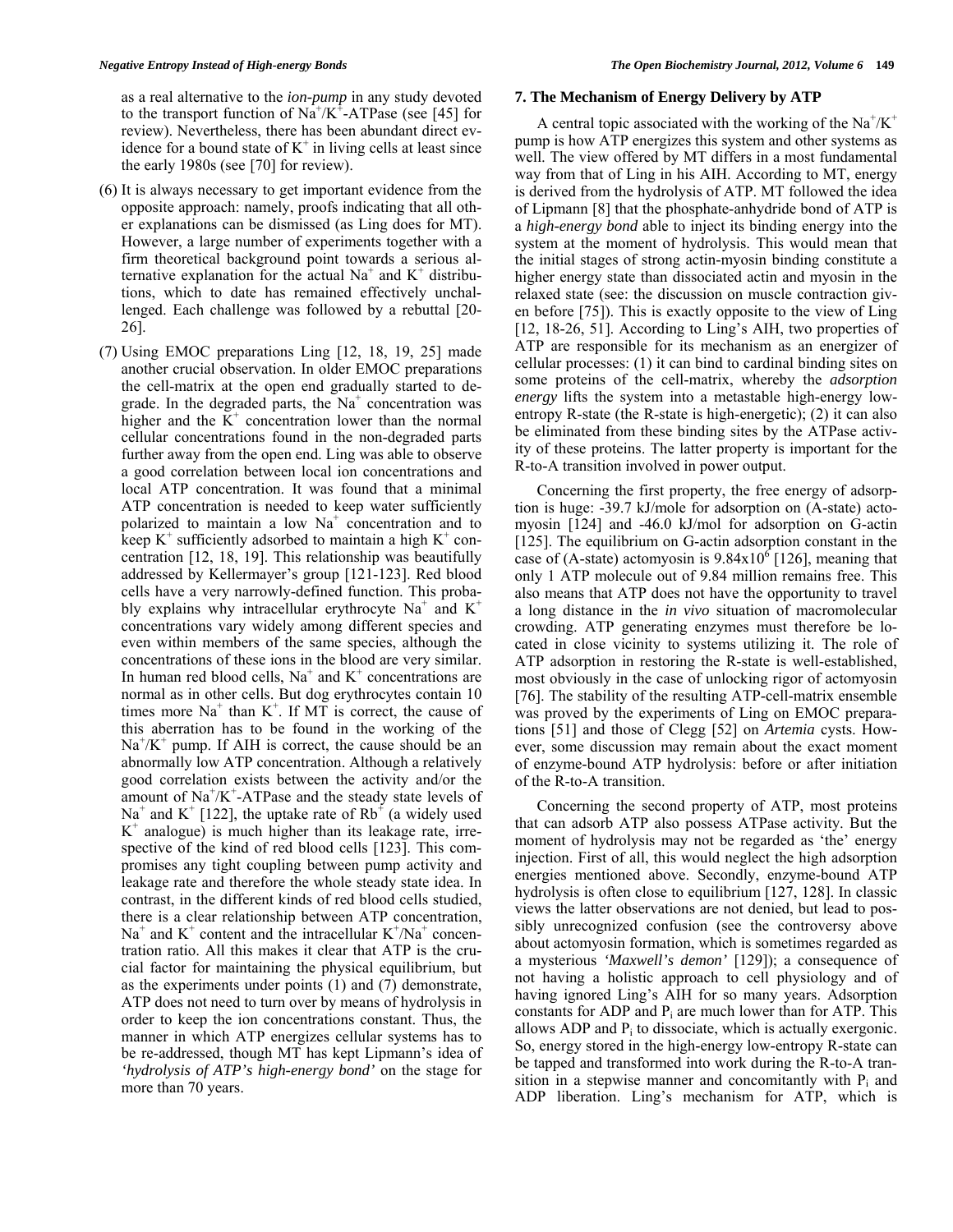intimately linked to the high-energy low-entropy status of the R-state, corroborates and adds detail to Schrödinger's idea: '*Life feeds on negative entropy'*.

 After the above discussion of the properties of ATP, current models of the  $Na^+/K^+$ -ATPase are surrounded with questions. Why is nothing said about the adsorption energy of ATP? It is likely that the high energy state is achieved at the moment of ATP binding and not during the next step, when a phosphate group is transferred from ATP to an aspartate residue on the protein. How the reaction step, not really a hydrolysis but a transferase activity, could be an '*energy injection'*? Why are the effects of structured water at the membrane surface not taken into account? Given the data of Wiggins [61, 62] on ATP synthesis by means of changing the water structure, and given the idea that changes of water structure are likely to produce large differences in free energy on entropic grounds, this question should elicit immediate experimental verification. Why is it not seen that changes in binding preferences (affinities) for one kind of bound ion in favor of another (for instance  $Na<sup>+</sup>$  instead of  $K<sup>+</sup>$  or the reverse) is a quantitatively well described process in terms in Ling's AIH, which states that these (observed) affinity changes are brought about by inductive effects exerted by cardinal adsorbents? The two affinity changes that occur during the transport cycle of the enzyme could be explained by changes from an electron withdrawing effect to an electron donating effect; and this has already been demonstrated. Indeed, under experimental conditions, Na<sup>+</sup>/K<sup>+</sup> ATPase can be made to synthesize ATP. It is usually said that a sufficiently large gradient of Na<sup>+</sup> and  $K^+$  is required to achieve this. However, Post *et al*. [130] succeeded in synthesizing ATP with a purified protein *without an ion gradient*. They concluded that '*binding of sodium ion to a low-affinity site on the phosphoenzyme formed from inorganic phosphate is sufficient to induce a conformational change in the active center which permits transfer of the phosphate group to adenosine diphosphate*' [130]. The step of phosphorylation of the enzyme by  $P_i$  requires the presence of  $Mg^{2+}$  and  $K^+$ , while the subsequent step of ATP synthesis from ADP and the phosphoenzyme is inhibited by  $Mg^{2+}$  and stimulated by Na<sup>+</sup>. By just reversing causes and effects one obtains the process in the ATPase direction. These findings, although they were not inspired by the AIH, completely shift attention from MT (based on ionic gradients) to the AIH (based on adsorption and its inductive effects) [18].

 Why are the properties of ATP in a colloid environment not taken into account? ATP is highly soluble in ordinary water, as every biochemist discovers when he prepares an assay mixture. But oddly enough, the broader physical properties of ATP, which determine its behavior in colloidal 'systems', are recognized by neither chemists nor biologists. No one knows how ATP is distributed among the components of some commonly-used colloidal systems (cells, cell ghosts, vesicles reconstituted from purified  $\text{Na}^{\text{+}}/\text{K}^{\text{+}}\text{-ATPase}$ . All that is known at present is that ATP is amphipatic: log P  $= 1.64$ , where P is the partition coefficient of ATP in an octanol/water system [131] (for comparison, hexanol  $log P =$ 1.46 [131]). ATP's amphipaticity indicates that it does not just *swim* in a solution, but must be distributed among the components of any colloidal system according to local

hydrophilic respectively hydrophobic properties. Cells, cell ghosts and reconstituted vesicles with built-in-Na<sup>+</sup>/K<sup>+</sup>-ATPase all contain lipids and enzyme molecules that also have hydrophobic domains (see [132] for review). Since it is not known how the amphipaticity of ATP affects the properties of the colloidal systems studied, the data in favor of the pumping function of  $Na^+/K^+$ -ATPase cannot be considered as proof; nor can those on reconstituted  $\text{Na}^+/\text{K}^+$  vesicles, commonly regarded as strong evidence. Just recall the experiments of Wiggins and MacClement [62] on ATP synthesis with cellulose acetate films.

What then is the function of  $Na^+/K^+$ -ATPase? The earlier discussion about the experiments with red cell ghosts (section 6: point 3) clearly indicates that Na<sup>+</sup> exclusion and  $K^+$ accumulation depend on something located in cytoplasm, which depends on ATP. In the case of cell-matrix-filled red cell ghosts a good guess can be made. Ling showed that hemoglobin together with actin (both adsorb ATP) and a yet to be determined minor cell-matrix component are responsible for the amounts of Na<sup>+</sup> and K<sup>+</sup> in the red cell ghosts [12, 18, 19, 24-26]. The results obtained by the group of Kellermayer on entire red blood cells [121-123] and Ling's experiments with EMOC preparations [51] confirm that the cell-matrix is responsible for the amounts of both ions, and that their concentrations do not depend on the working of membrane-located Na<sup>+</sup>/K<sup>+</sup>-ATPase. However, in intact cells,  $Na<sup>+</sup>$  and  $K<sup>+</sup>$  ions have to pass through the plasma membrane and this suggests that  $Na^+/K^+$ -ATPase is responsible for the flux through the membrane, though not for the intracellular concentrations. It may even be a regulator of the flux, as indicated by the more recent insight that Na<sup>+</sup>/K<sup>+</sup>-ATPase has a receptor function [14, 133]. This function agrees with observations of its connectivity to the cytoskeleton [134, 135]. Its function is definitely not to maintain *steady state energet* $ics$ , as differences in  $Rb^+$  uptake and release rates in different types of red blood cells demonstrate [123]. In the latter study the conclusion was reached that  $\text{Na}^+\text{/K}^+$ -ATPase is involved in the uptake of  $Rb^{+}(K^{+})$ , which can be inhibited by ouabain, but that the  $Rb^+$  ( $K^+$ ) distribution/content is not affected either by this enzyme or by ouabain. This indicates that the  $Rb^+$  (K<sup>+</sup>) distribution/content may be primarily defined by adsorption.  $Na^{+}/K^{+}$ -ATPase is therefore not an important player with respect to cell energetics, but cytoplasmic  $K^+$ adsorbing and water polarizing ATPases belonging to Ling's cell-matrix are.

 Cell energetics is determined by the cell-matrix. Therefore, it may be important to clarify Ling's concept of the 'cell-matrix' further. The results with cell-matrix-filled red cell ghosts and with EMOC preparations indeed suggest that something comparable to a *pumping function* (in the sense of Fröhlich) is connected to the cell-matrix. But there are four main differences from how MT sees pumping: (a) the activity is located in the cytoplasm with only a minor contribution from the plasma membrane; (b) the activity is only needed for a very short period, at the moment of the A-to-R transition, not all the time; (c) during the R-state a physical equilibrium is established with regard to ion and other solute distributions, instead of a ceaselessly energy-consuming steady state; (d) the energy stems from ATP adsorption and not from ATP hydrolysis [136].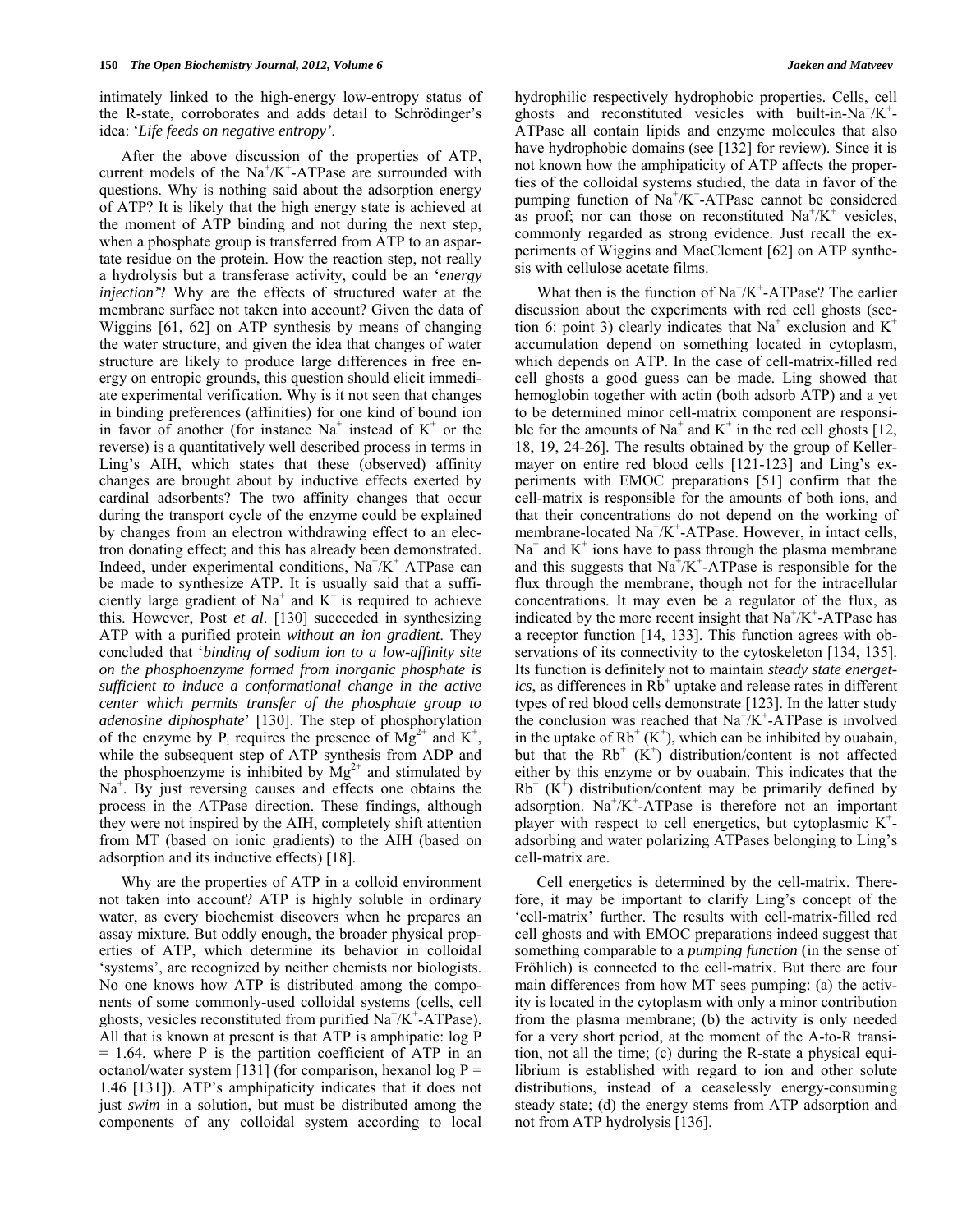Ling's [12, 18-26] definition of the *cell-matrix* as given earlier is a functional one. He is not primarily concerned with its morphology or composition. Certainly many proteins belonging to the cytoskeleton participate in the functions of the cell-matrix [18, 111] and many are ATPases or GTPases, but monomeric actin and tubulin, which may be only loosely interconnected, also polarize water and adsorb  $K^+$  [18], while they may act cooperatively *via* interspersed polarized water. Some membrane proteins and membrane surfaces also qualify for his definition [18]. So, there is no problem in seeing  $Na<sup>+</sup>/K<sup>+</sup>-ATPase$  as part of the cell-matrix, but this implies reckoning with the colloid context and the properties of associated water, and being open-minded with respect to membrane models [18].

 In more recent work, Ling has coined the term *'nanoprotoplasm'* [24, 26] (Matveev [132] used the term *'physiological atom'*: the minimal structure that preserves the characteristic properties) in order to place more emphasis on the fact that the structural and functional units of life do not necessarily take up the entire cytoplasm or even large parts of it. They can be rather small. In a red blood cell, hemoglobin together with actin and the yet to be characterized minor protein may conform to the concept of cell-matrix and a minimal amount of it can yet be considered as nanoprotoplasm. Fundamental to the definition of cell-matrix and nano-protoplasm is that its components – proteins, water and ions – possess '*the ability to exist as coherent assemblies in either one of two alternative states, the resting and active living (or dead) state'* [24].

 This definition means that at a given moment certain parts of the cell may be active while others are inactive. Because during the period of activity new ATP is generated, and because in most cells many parts are active at a given moment, a cell may be continuously busy with ATP production. This situation may give a false impression of something like a steady state, fueling the metaphor of the burning candle. It may obscure the fact that some parts are literally inactive and hence not consuming energy at that moment. In that regard, studies of myofibrils or *Artemia* cysts are very instructive because a complete R-state can be obtained.

 It should be realized that the R-state is difficult to study, because without specific measures important properties of the cell-matrix are lost by most *in vitro* preparatory methods and by the fixation methods used for light and electron microscopy. This makes correct interpretation of many experiments and also of many protein X-ray diffraction analyses very difficult. This has certainly helped to keep MT on the road. Perhaps MT is a good theory of a cell with a destroyed cell-matrix, capturing some aspects of the A-state but worthless for the R-state.

 To conclude, Ling's proposal [12, 18-26, 46] that it is not the hydrolysis of ATP that energizes cellular processes, but its adsorption to certain cell-matrix proteins, establishing a long-term (meta)-stable R-state *without further energy consumption once established*, is amply proven by his EMOC preparations. The red line on Fig. (**1**) depicts his view of cell energetics. The question to be addressed now is whether or not his energy model is complete? According to Ling it is. However, in his AIH almost nothing is said about globular proteins, although he agrees that they occur *in vivo*. Does

their existence makes a difference for cell energetics? We think it does, although only in a secondary way. In our view thermodynamics of globular proteins can be described by the green line in Fig. (**1**); and this line has to be added to the view presented by Ling. Our view is based on Matveev's recent *'native aggregation hypothesis'* (NAH).

#### **8. Matveev's Native Aggregation Hypothesis (NAH)**

 Three aspects of Matveev's NAH [15] are of prime importance for this article. First, there is the work done by the school of Nasonov, to which he belongs, on some physical properties of the R-state and the A-state, demonstrating that R-to-A and A-to-R are indeed phase transitions. In this work the meaning of R- and A-states and their transitions is the same as in Ling's AIH (and incompatible with MT). Secondly, there is his idea of native aggregation as the universal mechanism for all kinds of physiological processes in living cells. Thirdly, there is his division of native proteins with respect to their *in vivo* conformation during the R-state into two well-defined groups from both a structural and an energetic point of view, the first group yielding the red line and the second group yielding the green line of Fig. (**1**). Addition of the second group allows the general outlines of an energy model, which fundamentally differs from the steady state model of MT, fully adopts Ling's entropic model, but adds some aspects linked to globular proteins.

 Nasonov, like Ling, belonged to the small group of scientists who continued to believe in the bulk-phase nature of cells. Like Ling, he also studied the R-state of a living cell. This is a much-neglected field of inquiry, probably because nothing happens during the R-state and hence there is not very much to measure. The only way to learn about it is by comparison to the A-state. In this comparison some general physical parameters can be followed. Much of the work done appeared in the Russian language and as such it is largely unknown in the West. In his review of 2010 (in English), Matveev [15], a follower of Nasonov and also of Ling, summarized some main results of Nasonov's school, adding his own results and making the link with the work of Ling.

 The school of Nasonov [10] studied the remarkable phenomenon that very different physical (pH, hydrostatic pressure, mechanical action) and chemical stimuli, when their intensity exceeds a certain threshold, are able to turn a resting cell (R-state) into an active one (A-state). It was found that all these different stimuli produce a similar set of general non-specific simultaneous changes in the physicochemical properties (viscosity, turbidity, hydrophobicity, structure) of very different types of living cells. Matveev [132] calls it *'a universal reaction of the living cell'* or *'protoreaction'*.

 Activation of the cell causes a biphasic transition. Macroscopic viscosity first decreases and then increases above the resting level; cytoplasm first becomes more transparent, then more turbid, exceeding the resting level; hydrophobicity of cytoplasm as studied by means of vital stains first decreases and then rises above the resting level; etc. The first step can be considered still part of the R-state, being a phenomenon below the activation threshold (as is the case for generator potentials in neurons). The second step is initiated when the cell's threshold is exceeded. It was called the *'phase of excitation'* and corresponds to the R-to-A transition discussed in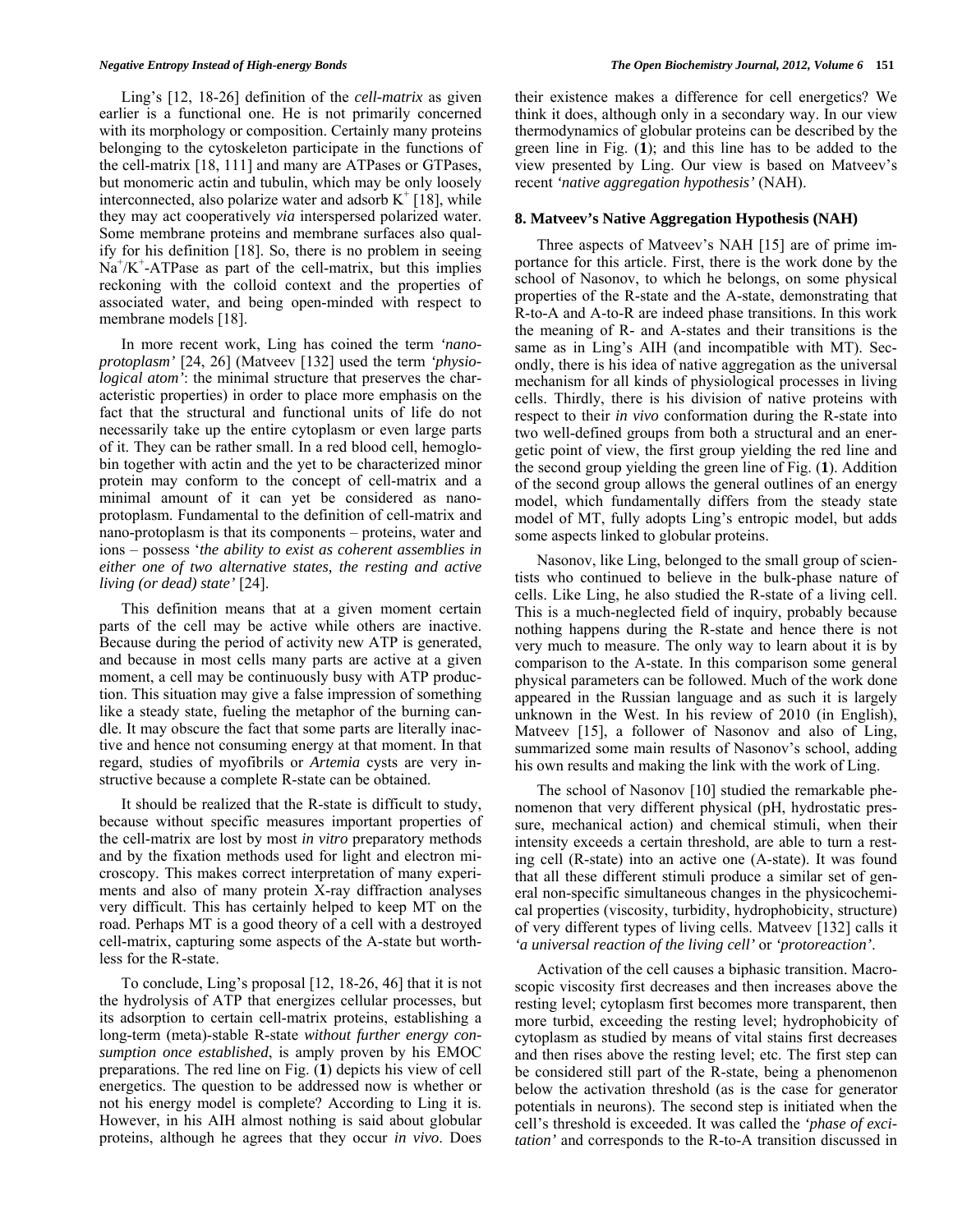this article. At the structural level, when a living cell is viewed in the light microscope, extensive optically empty regions look quite homogeneous while additional structures appear upon excitation, which are also seen after fixation. There is therefore some similarity between the excited state and the death (fixed) state. Both Ling [12] and Matveev [15] consider the death state to be an irreversible 'over-activated' state, whereas the physiological active state is always reversible. A pathological state, such as in cancerous cells, is in between: an over-activated yet reversible state (see also [104, 117]). In order to see the rather structure-less R-state in the electron microscope, special precautions are needed. A remarkably homogeneous and very fine gel-like structure can then be observed, described by Porter *et al.,* [137] as the *'microtrabecular lattice'*. In contrast, procedures used in classical electron microscopy reveal some kind of *overactivated* death state [15, 71, 137] characterized by much coarser structures. All these properties of the activated situation in contrast to the resting situation are very reminiscent of what happens during *in vitro* aggregation of isolated (globular) proteins [138-140]. Hence, Nasonov formulated what he called '*the denaturational theory of cell excitation and damage'*, which proposes that the cause of all the observed changes in physicochemical properties during cell activation has to be sought in stages of protein denaturation occurring *in vivo*.

 Misunderstandings may arise because of the term *'denaturation of proteins'*. In many textbooks the word *'denaturation'* is applied to globular proteins. In that case, denaturation proceeds by consecutive steps of unfolding until a completely unfolded random coil is obtained. This process is endothermic. Heat-denaturation is one of the methods for achieving it. According to Ling's AIH the cell-matrix during the R-state consists of a protein-water-ion complex with 'fully-extended' proteins. The structure of Porter's microtrabecular lattice [137] may be compatible with this notion. Matveev [15] gives a new quite literal definition of 'denaturation', which allows the term also to be applied to the latter group of proteins. This new definition is intimately linked with the not yet widely-known concept of the R-state. The definition is derived from the idea that the '*native*' or '*natural*' state of a protein is how it occurs in the *in vivo* R-state. For a natively tightly-folded globular protein the act of *denaturation* then corresponds to the stages of unfolding. However, for a natively fully-extended protein, the act of *denaturation* corresponds to the process of folding. Matveev [15] expresses the latter idea as follows: *'In the native state the key cell proteins are inert, non-reaction-capable; they do not interact with each other or with other biopolymers'.* That all proteins may be inactivated during the R-state is proved by the observations of Clegg on *Artemia* cysts [52]. In these cysts even glycolysis and respiration must have come to a halt: zero activity. And now the new definition: '*Loss of the state of inertia is denaturation'* [15]. When a fully-extended protein denatures (during R-to-A transition) temporary secondary structures appear and these structures are *'reactioncapable'* in a specific way. Specificity suddenly appears on stage. On the other hand, a tightly-folded globular protein is inert and non-reactive because its reactive structures, since they possess hydrophobic regions, are hidden in the interior of the globule. Upon activation they undergo partial melting producing an *intermediate state*, whereby the reactive structures become exposed, ready for specific interaction. So, when a tightly-folded globular protein partially denatures during R-to-A transition, this happens by slight melting, just enough to expose their reactive secondary structures and make them *'reaction-capable'*.

 To begin with, the above description indicates that with respect to the process of denaturation and activation (the loss of the inert R-state), proteins fall into two well-defined groups: the natively fully-unfolded proteins described by Ling and hereafter called *'NUN-proteins'*; and the natively tightly-folded proteins, corresponding to the more classical picture of a protein, at least a few decades ago, hereafter called *'NF-proteins'.* This division is of prime importance for reaching an understanding of cell energetics because: (1) although the classical way of thinking about *in vivo* proteins has evolved quickly, it nevertheless remains strongly biased by MT and is incompatible with coherence and the *in vivo* state of water and  $K^{\dagger}$ , so wrong ideas about cell energetics are likely to persist for some time ; (2) Ling's view takes away these problems with coherence and the *in vivo* state of water and  $K^+$ , but in his cell-matrix concept he only describes NUN-proteins, devoting only a few sentences to globular proteins. For instance, in his 1992 book ([19], p. 72), he makes a clear distinction: *'In globular native proteins, hydration is limited to polar side chains. … In fibrous proteins, some of the backbone NH-CO groups are not locked in intra-macromolecular H-bonds, and are thus free to sorb water. … The polar side chains, as a rule, sorb relatively small amounts of water',* whereas a few pages further (p. 100) he states about NUN-proteins:' *'Both water sorption in fully-extended proteins and that in living cells follow Bradley's multilayer-adsorption'*. This reveals why he does not discuss NF-proteins very much. Indeed, in order to explain water-sorption by the entire cell, NF-proteins are rather irrelevant. He calculated that if all proteins were globular in the native state, only around 6.25% of cell water would be influenced. However, it will be argued below that NFproteins do have a contribution in cellular energetic, although it is a secondary one.

 Energetically the existence of two groups of proteins during the R-state, NUN- and NF-proteins, also follows from caloric measurements of protein unfolding. These studies reveal that the fully-folded state has a stability of between +20 to +80 kJ/mole [54] compared to the fully-unfolded state and so the unfolded state needs an external energy input in order to exist. In view of the AIH, the above energetic values make it clear that proteins that are closer to the lower value of +20 kJ/mole could exist in a largely unfolded state with an energy input derived from the adsorption of ATP, which is in the order of -45 kJ/mol [45, 124, 125]. These are NUNproteins, characterized by a high-energy level. Their activation leads to folding, which is an exothermic process and allows power output. Owing to the adsorption and polarization of the surrounding water, the inactive ensemble of ATPprotein-water-ion has very low entropy. So, the power output is driven by entropy. Evidently, for proteins closer to the higher value of +80 kJ/mol, a fully-folded globular *in vivo* state is more likely. This state is stable by itself because it occupies a minimum energy well. Their active *intermediate state*, however, remains at a higher energy level and hence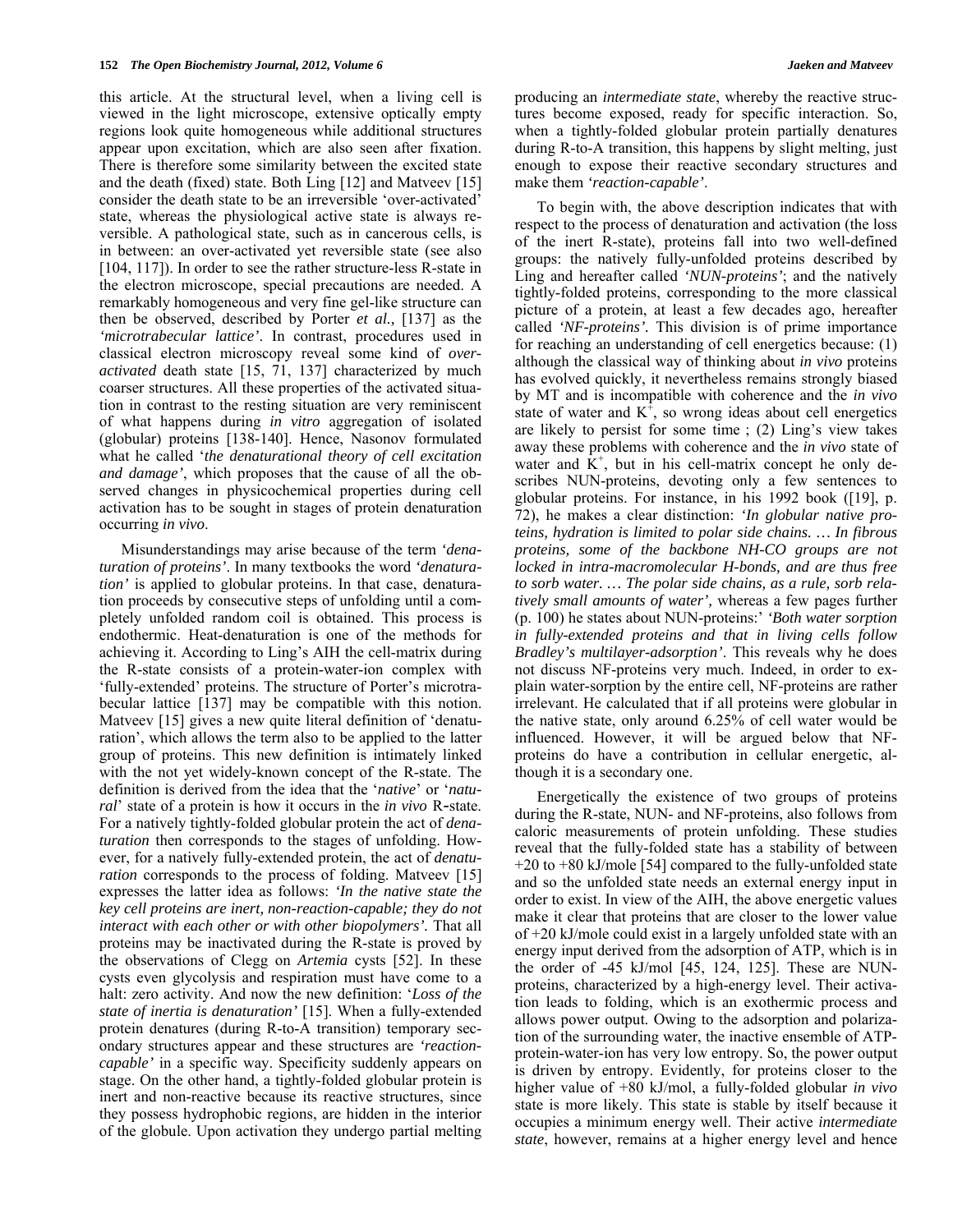Modern protein biophysics supports the existence of rather stable and reproducible intermediate states separated by a threshold from other states, and situated between the two extremes of the tightly-folded globule and the fully unfolded protein [55]. Dunker *et al.* [141] proposed the concept of the *'molten globule'* and Uversky [142] of the *'premolten globule'*. Since the field is currently developing, preference is given here to the more general term *'active intermediate' state(s)'*, particularly because the NAH deals with any kind of physiological process and not all cases need be similar. NAH holds that globular proteins are inactive in their most compact fully folded state hiding their reactive sites (the native state) and are activated by transition to a more loosened intermediate state, whereby the reactive sites are exposed to the surroundings and become reactioncapable. Activation of globular proteins by loosening their tightly folded state is evidently endergonic. It can be concluded that since the existence of globular proteins *in vivo* cannot be denied, neither does the endergonic nature of their activation, the green line in Fig. (**1**) has to be added.

 What counts in favor of the concept of *native aggregation* is that (1) a given protein can exist in an inactive inert state and in one or more active functional states; (2) in the active state(s) interaction-capable secondary structures appear and can be exposed to other activated biomolecules (not necessarily only proteins, actually any kind of ligand) so that physiological activity can take place temporarily. The rationale of the NAH lies in the facts that (a) the specificity required for each individual kind of physiological process during the A-state does not exist during the R-state but appears at the beginning of the R-to-A transition through the mechanism of protein denaturation (new definition); (b) despite the many kinds of different stimuli and the huge variety of specific physiological responses, the common mechanism of protein denaturation (new definition) always goes along with the same *non-specific* or *universal* changes of all physicochemical parameters associated with a proteinwater-ion phase transition; and (c) that the formation of functional aggregates is not the result of a random Brownian process (as described in the literature on IDPs [56]), but is an organized event in agreement with the literature on coherence (see before) and with Cosic's *resonance recognition model* [83, 84]. For a further more detailed treatment of these concepts including a number of clarifying examples reference [15] can be consulted.

 Summarizing in Matveev's words [15]: 'Two extreme protein states can be identified: the completely folded (the globular protein) and the completely unfolded states. Between these inactive (native) states, numerous intermediate, active forms can exist; it is these forms that produce native aggregation.'

#### **9. A New Proposal (Model) for Cell Energetics**

 This new proposal, based on Ling's AIH and extended by Matveev's NAH, is depicted in Fig. (**1**). The red line is for NUN-proteins (see before: section 4 point 1) and the green line for NF-proteins. Below a complete overview for each stage from R over to A and back to R is given.

#### *The R-state*

 Considering the entire living cell, the R-state is a metastable high-energy low-entropy state, stable over long periods of time, as EMOC preparations [51] and Clegg's work on *Artemia* cysts [52] made clear. The term *'metastable'* is used to indicate the stability of the high-energy character of the Rstate, but also its potential to fall into lower-energy states, because it is very far from thermodynamic equilibrium (see [143] for details). However, as Ling [51] pointed out with his EMOC preparations, it is nevertheless a physical equilibrium, in need of neither pumping activity nor a continuous energy supply, as MT erroneously believed. The R-state can exist in a high energy basin, so a small amount of external energy is needed to leave this basin. This small amount can be regarded as a kind of *activation energy*, delivered for instance by the adsorption energy of activating cardinal adsorbents such as  $Ca^{2+}$  (or another activator). The amount of energy introduced by the external stimulus must be sufficient to reach the threshold; if not, the R-state persists.

 In the late 1960s, Prigogine [144] developed the thermodynamics of non-linear systems far from equilibrium and characterized by dynamic behavior. He discussed living systems from his new point of view. During activity (R-to-A and A-to-R transitions), living systems are indeed dynamic, so his thermodynamics could be applied. If MT were correct, these thermodynamics would also apply to the R-state, since MT regards the R-state as a steady state in need of continuous pumping activity, i.e. as a dynamic system. However, as explained above, Ling demonstrated beyond doubt that MT is wrong and that the R-state is a metastable static state, in physical equilibrium but far from thermodynamic equilibrium. This means that the thermodynamics of Prigogine cannot be used to describe the R-state. Only very recently, Prokhorenko and Matveev [143] derived the *thermodynamics of static (metastable) non-linear systems far from equilibrium*. They were developed from first principles and immediately applied to Ling's description of a cell's R-state. Ling's R-state has therefore been placed on a firm thermodynamic foundation.

 Proteins making up the R-state must now be dissected into the two groups described above. NUN-proteins making up Ling's cell-matrix are responsible for the fact that the Rstate is a metastable high-energy low-entropy state. The stability of their association with bound ATP is responsible for the static character of this state, whereas the process of ATP binding during an A-to-R transition is responsible for lifting the system into the high-energy low-entropy basin. NF-proteins are stable on their own during the R-state, since they exist in the fully folded conformation, which for proteins represents the minimum energy basin. Summation of the energy levels of the two groups gives the high-energy level of the entire system in the R-state. It equals the energy level of NUN-proteins minus the energy level of NFproteins. The result of this summation in all cases remains in favor of a net high-energy level.

#### *R-to-A transition*

 R-to-A transition is initiated by an external stimulus or internal signal of sufficient strength to overcome the thresh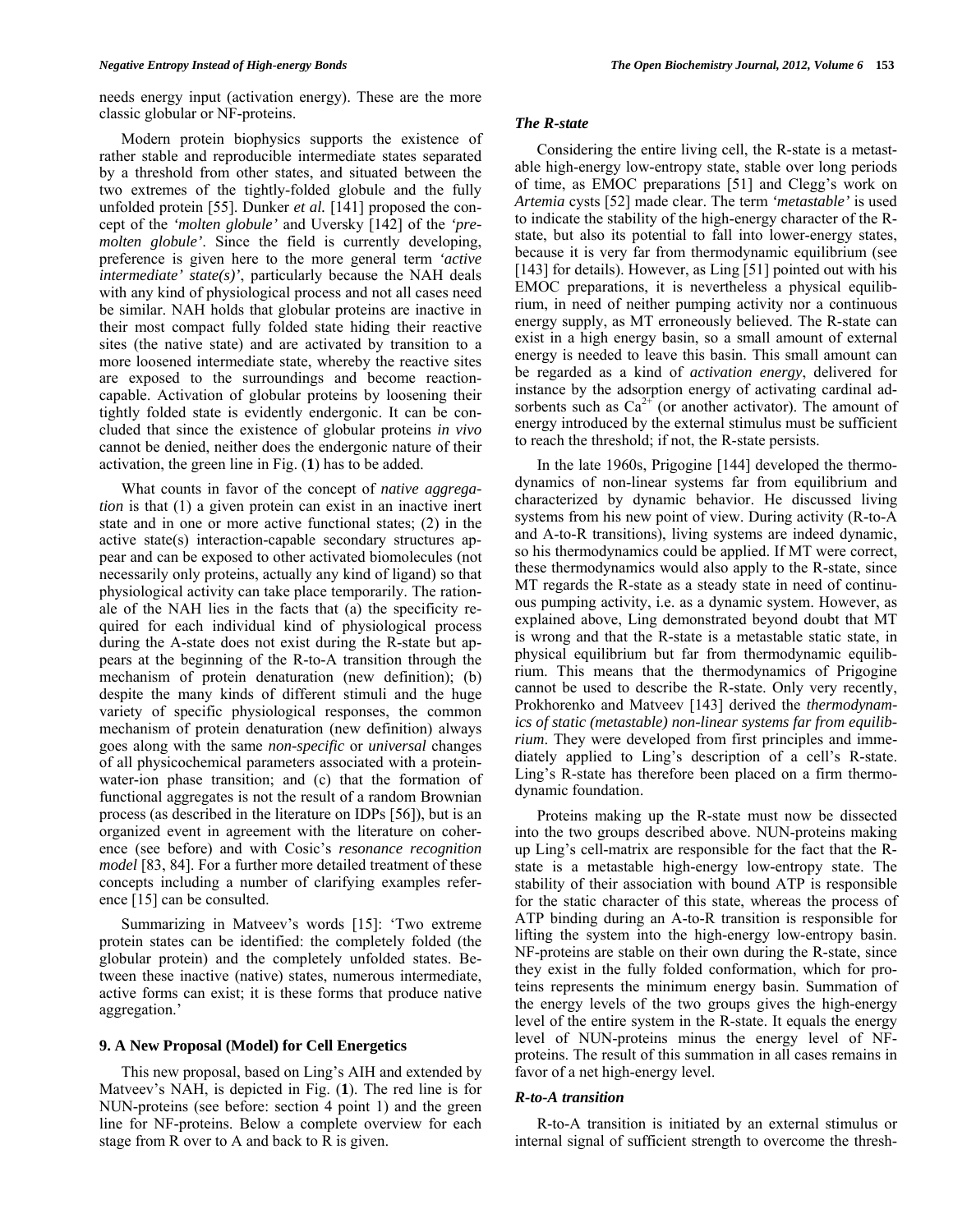old. It is relayed to the appropriate intracellular site mostly indirectly, for instance mediated by  $Ca^{2+}$ . The latter in turn acts on NUN-proteins that bear cardinal adsorption sites for activation (for instance  $Ca^{2+}$ -binding sites). The strong inductive effect exerted by this binding is auto-cooperatively transmitted through the cooperatively-linked cell-matrix (NUN-protein system) and unleashes non-specific effects associated with the R-to-A phase transition, together with a whole range of specific functional effects, which are dependent on specific interactions among specific proteins (see NAH).

 Again, the two groups of proteins have to be distinguished. Folding of NUN-proteins is exergonic, whereby dissociation and depolarization of associated water and desorption of bound  $\overrightarrow{K}^+$  are responsible for a large increase in entropy. Power output is generated from the stored low entropy. The slight unfolding of NF-proteins into an active intermediate conformation, however, is endergonic. It is proposed in this new model that the necessary energy is transferred from the exergonic reaction of NUN-proteins to NF-proteins. Mechanisms for such energy transfer will be given at the end of this article. The net exergonic nature of the R-to-A transition for the entire system is equal to the energy liberated by NUN-proteins minus the energy uptake by NF-proteins and always has a net exergonic character, so that power output is guaranteed.

 Native aggregation is a broad concept dealing with the temporary formation of active functional complexes of proteins with any kind of ligand (other proteins, polynucleotides, substrates, ions, etc.) at the onset of R-to-A transition [15]. Formation of an aggregate of two or more NUNproteins (for instance, actomyosin formation) is exothermic, of a NUN-protein with a NF-protein is net exothermic. Interaction between two NF-proteins is not excluded, but energetically it is only possible after the activation energy for both proteins is delivered in some way, whereby ultimately this energy must come from the R-to-A transition of a NUNprotein system or directly from an external stimulus.

#### *The A-state*

 In the A-state NUN-proteins and NF-proteins are in a quite different situation. Actin and myosin can be taken as examples of cell-matrix (NUN-) proteins [12, 14, 18, 70, 73, 134]. They possess unfolded regions [14, 75], polarize water  $[14, 18, 73]$ , adsorb K<sup>+</sup> [68-73], possess cardinal adsorption sites for ATP and exhibit ATPase activity [12, 14]. It was shown that upon activation of myofibrils weak binding between the  $S_1$ -head of myosin and actin is followed by the release of  $P_i$ , allowing strong binding, which in turn leads to the power stroke and only then to ADP-release [145]. Together, these consecutive steps represent the R-to-A transformation, which is an exergonic dynamic process. After dissociation of ADP the system settles into its stable (static) low-energy basin, the A-state (rigor) with myosin heads free of nucleotides. Myofibrils will remain in this rigor state unless ATP is added [76, 145]. This fact illustrates the static and stable nature of the A-state as far as it concerns NUNproteins. In contrast, during the A-state NF-proteins may remain active as they occur in a high-energy functional state, described above as an *active intermediate state*. The energy to lift NF-proteins into their active intermediate state can be

considered as a kind of activation energy and should be delivered either directly from the stimulus or from the R-to-A transition of NUN-proteins. Mechanisms of energy transfer are described below.

 Summing up, the A-state has both a static low-energy component of NUN-proteins and a dynamic (relatively) high-energy component of NF-proteins. The high-energy level of NF-proteins during the A-state is, however, lower than the high-energy level of NUN-proteins during the Rstate, so that the R-to-A transition is invariably exergonic.

### *A-to-R transition*

 Glycolysis and respiration generate new ATP. Some ATP is needed to activate these pathways (for instance hexokinase and phosphofructokinase reactions) before a larger amount of ATP can be generated. Therefore a cell always needs a minimal amount of ATP (see also EMOC experiments). In a healthy cell the minimal requirement for ATP remains sufficient during the A-state so that metabolic activity generates more ATP, lowering the ADP/ATP ratio. This new ATP quickly adsorbs to NUN-proteins of the cell-matrix because of the very high adsorption coefficients for these proteins (for actomyosin:  $9.8 \times 10^6$  [46]). The adsorption energy of ATP (near 45kJ/mol) lifts NUN-proteins of the cell-matrix back into their inactive (meta)stable high-energy lowentropy basin of the R-state. As stated earlier, Ling made it unequivocally clear that the adsorption energy and not the hydrolysis energy of ATP is responsible for this A-to-R transition [12, 18-26, 46]. NF-proteins may return to their low-energy inactive fully folded state by means of several mechanisms discussed below. Their inactivation per se is exergonic, but eventually a small amount of energy is needed to reach the border of the high-energy basin they occupy. Whether or not this small amount is needed may depend on the particular case; therefore, two dotted green lines are drawn for this stage on Fig. (**1**). It depends whether the activated state is a real energy basin or a transient that needs only activation energy to start it, in which case it then flows exothermically downwards.

#### *Energy Transfer between NUN- and NF-proteins*

 While the need to activate NF-proteins during R-to-A transition is self-evident, as explained above, the source of the energy is rather speculative in the sense that there are many possibilities and there might be different mechanisms for different cases. Activation energy for NF-proteins may be delivered either (a) rather directly from the stimulus itself or (b) indirectly from the stimulus through the intermediary of a NUN-system. In the latter case, the question is: how is energy transferred from a NUN-system to a NF-system?

 First, this energy transfer may occur when direct conformational contact is possible between proteins of the two groups. Many globular (NF) proteins are thought to be associated with elements of the cell-matrix (NUN-proteins) [111], enabling such direct transfer. Molecules of some proteins have both NF-segment(s) and NUN-segment(s) at the time [58]. Alternatively, energy could be tapped from the immediate surroundings. Indeed the most penetrating aspects of the R-to-A phase transition are due to the NUN-system. The local physicochemical environment is changed so profoundly and in an exothermic entropy-generating way that a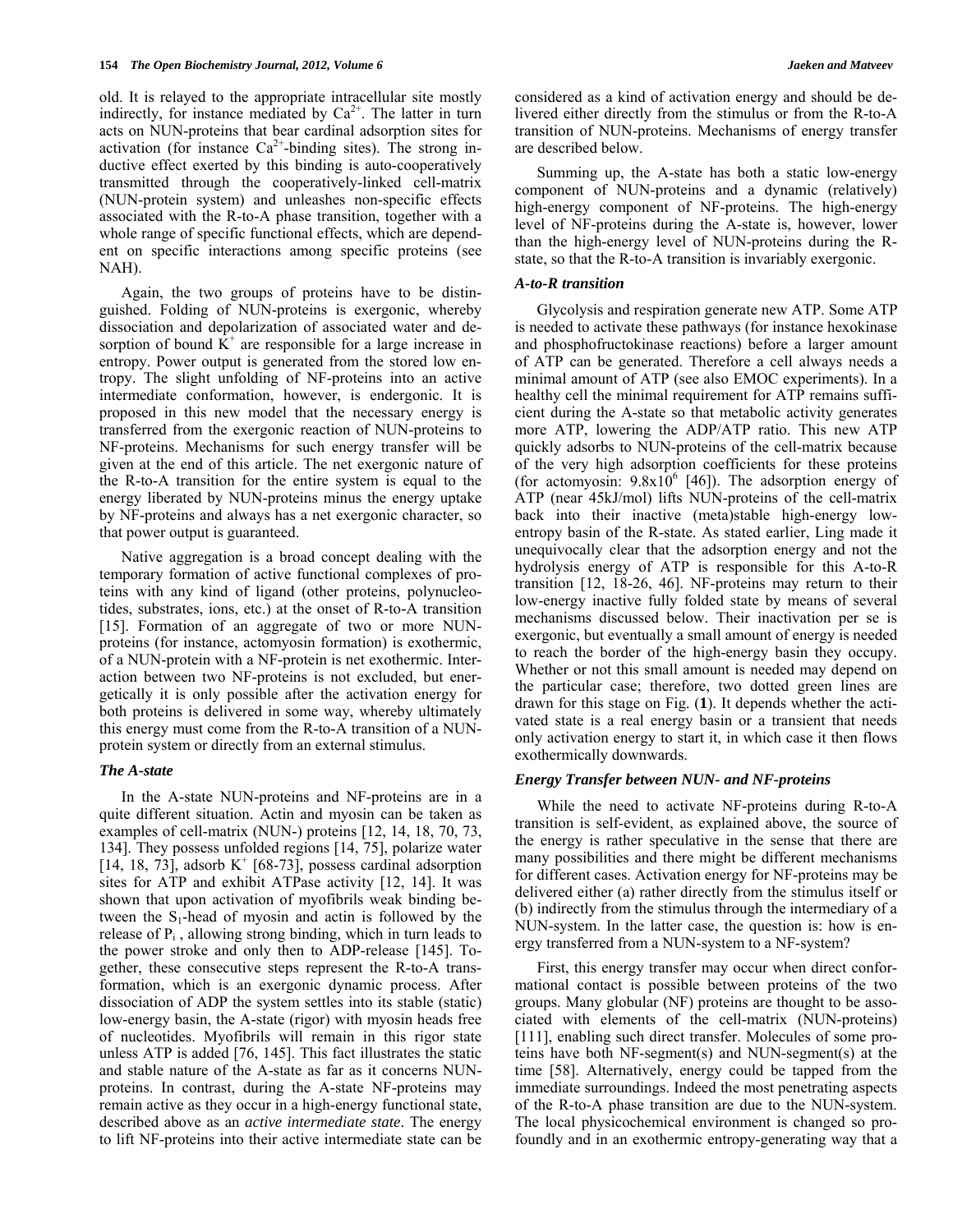nearby inactive NF-protein has plenty of energy in its immediate vicinity to be activated. The cooperative transformation of Ling's resting protein-water- $K^+$  complex indeed results in a change of the physical conditions in protein microenvironments. The region that was previously in its R-state becomes more permeable. Diffusive fluxes of substances appear and with them come gradients of thermodynamic potentials: the higher the degree of cooperativity, the greater those potential gradients. In the case of ions, electric diffusion potentials are generated. These potentials can be energy sources for any kind of biological work including melting of some globular proteins. Proteins have side groups that vary greatly in polarity. This means that proteins are surfaceactive compounds. Living cells, as colloidal systems, exhibit many local phases and interphase boundaries. Interphase boundaries are surfaces for the adsorption of various substances, including proteins. Phase transitions fundamentally change the distribution of substances in the A-state as compared to the R-state. This may lead to changes in adsorption/desorption. The energy associated with these adsorption/desorption processes may easily destabilize a protein's R-state and lead to melting of NF-proteins or to folding of (a new portion of) a NUN-protein.

 Energy transfer over longer distances is also possible, for instance by shuttling of allosteric modulators, second messengers, or ions. Some other mechanisms of energy transfer over longer distances are often of a coherent type: short or long distance transmission of energetic pulses along autocooperatively linked protein systems such as microfilaments or microtubules. *Davydov-solitons* and *electro-solitons* have been suggested for energy transfer along these transmission lines [92-94]. *Biophotons* may constitute another mechanism for long-distance transmission and coordination [103-105]. At a more local level Cosic's *resonance recognition model* [83, 84] may be of particular importance.

## *Glycolysis, Respiration and the K+ -shuttle*

 The energy model depicted on Fig. (**1**) is finalized with a proposal of (a) the likely mechanism of activation of the ATP regenerating system as the R-to-A transition proceeds; and (b) the mechanism of its de-activation as the R-state is reinstalled. A causative time sequence of events is proposed as the most obvious mechanism. In this proposal the R-to-A transition of for instance actin and myosin starts earlier than the R-to-A transition for ATP synthesis, because the latter has to wait upon liberation of ADP from actin [146] and myosin [145, 146]. Similarly, subsequent adsorption of newly formed ATP to actin and myosin [124, 125, 145, 146] restoring the R-state of the latter proteins precedes the inactivation of the ATP synthesizing machinery, because the latter has to wait the lowering of the ATP/ADP ratio caused by the ATP adsorption process (see Fig. **1**).

 This proposal might look strange when one has the impression that ATP and ADP are distributed rather homogeneously in *'cytosol'* and that ATP synthesis and consumption take place continuously, be it at a physiologically adaptable speed. However, the co-existence of R- and A-states simultaneously in different parts of the cell together with the amphipatic properties of nucleotides necessitate to leave the idea that free ATP is present all over the *'cytosol'* and is synthesized permanently. The high value of the adsorption coefficient of ATP to certain proteins makes its free concentration in cellular regions, which are in the R-state almost nihil; and glycolysis is likely to be halted in that region. At the end of R-to-A transition the sudden local liberation of ADP must lead to a local quantitative conversion into new ATP, which then adsorbs fast and locally. In this story  $K^+$ may play a primary role.

The key regulatory function of  $K^+$  during the R-to-A-to-R cycle is not generally realized. In a recent extensive review of the role of monovalent ions in enzyme function, Page and Di Cera [147] wrote: *'Because the concentration of Na<sup>+</sup> and*   $K^+$  is tightly controlled in vivo,  $M^+$  's do not function as *regulators of enzyme activity'*. Contrarily, according to Ling's AIH,  $K^+$  activity is quite different between the R- and A-states, so  $K^+$  may effectively exert a regulatory function of prime importance. Ling [148] proposed such regulation in an un-cited short paper.  $K^+$  activity is very low during the Rstate (about 2.5 mM) owing to adsorption to NUN-proteins of the cell-matrix. This bound  $K^+$  is then suddenly liberated at the onset of the R-to-A transition yielding a high  $K^+$  activity (about 150mM in neurons) during the A-state. Some of the liberated  $K^+$  ions may subsequently bind to some other proteins. Ling [148] mentions that two metabolic pathways in particular are activated by high  $K^+$  activity: glycolysis and respiration. Pyruvate kinase [149, 150] absolutely requires high  $K^+$  activity and so does phosphofructokinase [151]. Mitochondrial activation is dependent on a  $K^+$  influx [152-155], which according to the AIH is initiated at the onset of the  $\overline{R}$ -to-A transition. At that moment,  $K^+$  may literally turn on these pathways as a main switch; and next, an increasing ADP/ATP ratio, associated with the power output of the Rto-A transition, further modulates the pathway flux in an allosteric way. In addition, increased ADP and  $P_i$  activity have a substrate effect on these pathways. As a result new ATP is quickly generated and binds to nearby NUN-proteins. This reinstalls the R-state of this group, whereby  $K^+$  is readsorbed.  $K^+$  activity drops again to a low value, causing its dissociation from regulatory glycolytic enzymes and leaving mitochondria. Glycolysis and respiration are again inactivated. If a cell is at complete rest, low  $K^+$  activity in the entire cell may lead to complete shutdown of glycolysis, respiration and other metabolic pathways. The total ATP concentration in the cell is high, but it is adsorbed to NUNproteins in a stable manner. This at least follows from Clegg's observations on *Artemia* cysts [52]. It is therefore time to realize that great changes in  $K^+$  activity during R-to-A and A-to-R transitions may operate as a real ON/OFF switch for ATP-generating pathways.

 Considering the entire R-to-A-to-R cycle, the effects of  $K<sup>+</sup>$  may give rise to an automatic causative time sequence mechanism enabling the cycle to proceed and limiting the duration of the A-state, possibly also in the case of 'limit cycles', where cytoplasmic  $K^+$  oscillations may be expected. Mitochondrial  $\tilde{K}^+$  cycling has been described [155], but unfortunately it was not interpreted from Ling's point of view, as has been done here.

#### **CONCLUSIONS**

 Schrödinger's idea that '*life feeds on negative entropy*' [17] could not find its place in MT because, according to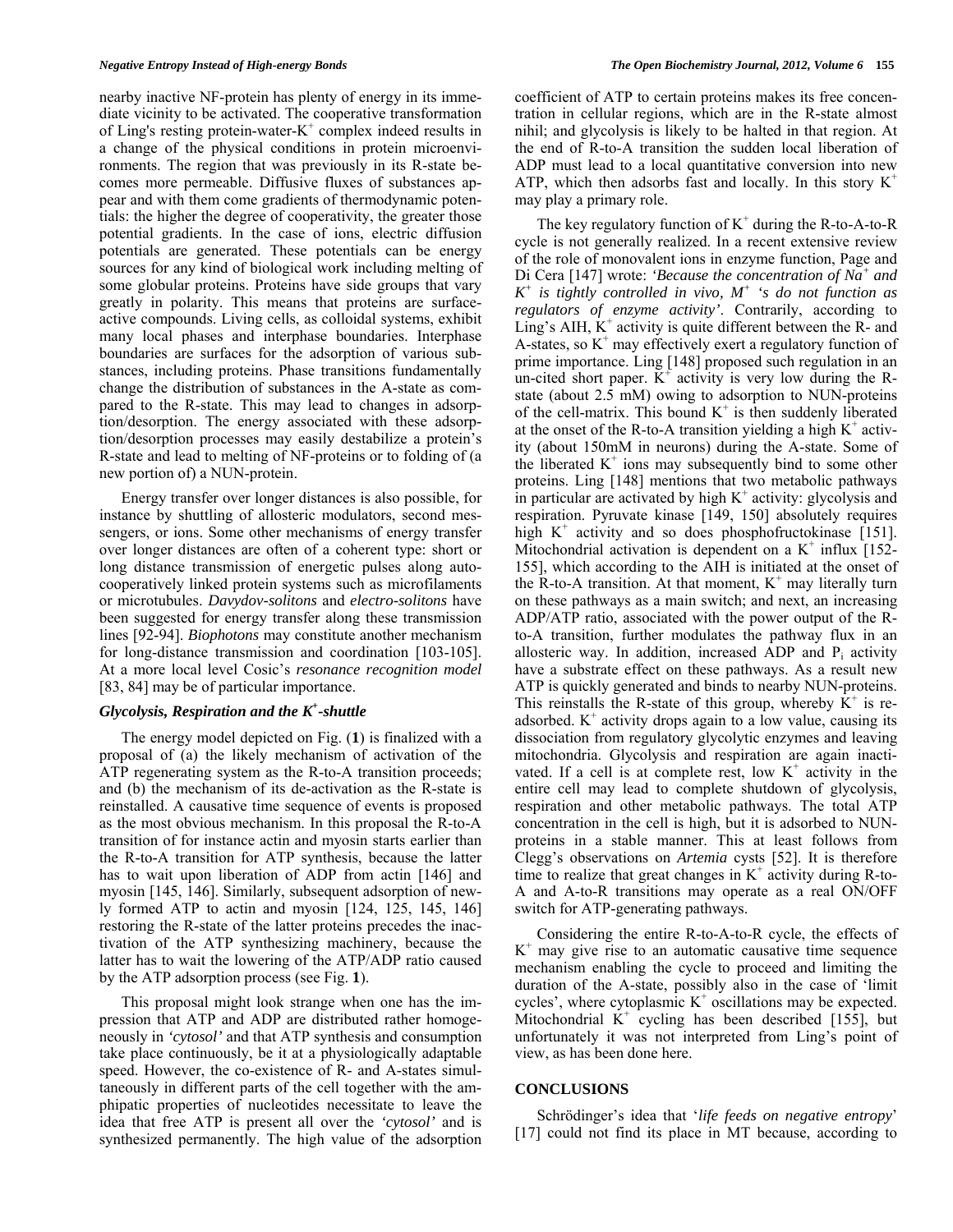MT, the media on both sides of the plasma membrane do not differ in entropy (ions and water are thought to be free on both sides). MT has therefore been the greatest obstacle to the spread of physical ideas and methods in cell physiology. As a result, there is a huge gap between cell physiology and both physics and chemistry (especially colloid chemistry). It is clear that the living cell is a multiphase system with many interfaces including the surfaces of proteins, protein complexes, and different supra-molecular structures. For most biologists the term *'colloid'* is associated with the early  $20<sup>th</sup>$ century. However, during the past two decades, colloid chemistry has developed a great deal. The knowledge obtained must now be used to solve problems of cell physiology. Biologists, who are working with colloidal systems (cells and cell models) but possibly not realizing it, may draw erroneous conclusions if they lack knowledge of physical and colloid chemistry. What seems to have been proven may be a serious mistake. It is necessary to combine the efforts of scientists from various specialties. Ling's AIH is a good springboard for physicists who are interested in biology. But even more, everybody working in biosciences should have knowledge of Ling's AIH, Pollack's GSH and the coherent behavior of cells. An alternative view of such broad extent and importance including a different view of cellular energetic, expanded slightly by the present study, should not be missing from general textbooks and basic university courses.

#### **ABBREVIATIONS**

| A            |   | Action                                                          |
|--------------|---|-----------------------------------------------------------------|
| AIH          |   | Association-induction hypothesis                                |
| <b>EMOC</b>  |   | Effectively<br>membrane-(pump)-<br>less open-ended muscle cells |
| <b>GSH</b>   |   | Gel-sol hypothesis                                              |
| <b>HDW</b>   |   | High-density water                                              |
| <b>LDW</b>   | = | Low-density water                                               |
| MT           | = | Membrane theory                                                 |
| <b>NAH</b>   | = | Native aggregation hypothesis                                   |
| PML-water    |   | Polarized multilayer water                                      |
| R            | = | Rest(ing);                                                      |
| NF-proteins  |   | Natively folded globular proteins                               |
| NUN-proteins |   | Natively unfolded proteins                                      |
|              |   |                                                                 |

### **CONFLICTS OF INTEREST**

 The authors confirm that this article content has no conflicts of interest.

### **ACKNOWLEDGEMENTS**

 We are indebted to Paul Agutter and Ludwig Edelmann for valuable comments and to Paul Agutter for stylistic improvements.

#### **REFERENCES**

[1] Pfeffer, W.F. *Osmotische Unterzuchungen: Studien zur Zell-Mechanik*, 2nd ed.; Englemann: Leipzig, **1921.**

- [2] Hill, A.V. The state of water in muscle and blood and the osmotic behaviour of muscle. *Proc. R. Soc. London Ser. B*, **1930**, *106*, (746), 477-505.
- [3] Hill, A.V.; Kupalov, P.S. The vapour pressure of muscle. *Proc. R. Soc. London Ser. B*, **1930**, *106* (746), 445-477.
- [4] Dean, R. Theories of electrolyte equilibrium in muscle. *Biol. Symp*., **1941**, *3*, 331-348.
- [5] Rosenberg, T. The concept and definition of active transport. *Symp. Soc. Exp. Biol*., **1954**, *8*, 27-41.
- [6] Ussing, H.H. Transport of ions across cellular membranes. *Physiol. Rev.*, **1949**, *29* (2), 127-155.
- [7] Hodgkin, A.L.; Huxley, A.F. Currents carried by sodium and potassium ions through the membrane of the giant axon of Loligo. *J. Physiol*., **1952**, *116* (4), 449-472.
- [8] Lipmann, F. Metabolic generation and utilization of phosphate bond energy. *Adv. Enzymol*., **1941**, *1* 99-162.
- [9] Gortner, R.A.; Gortner, W.A. The cryoscopic method for the determination of 'bound water'. *J. Gen. Physiol*., **1934**, *17* (3), 327- 339.
- [10] Nasonov, D.N. *Local Reaction of Protoplasm and Gradual Excitation*. (English Transl. by Halpern, Y.S.), National Science Foundation, available at Office of Technical Services, Department of Commerce, US: Washington, D.C., **1962**.
- [11] Ling, G.N. *A Physical Theory of the Living State: the Association-Induction Hypothesis*. Blaisdell: Waltham, Massachusetts, **1962**.
- [12] Ling, G.N. *Life at the Cell and Below-Cell Level. The Hidden History of a Fundamental Revolution in Biology*. Pacific Press: New York, **2001**.
- [13] Troshin, A.S. *Problems of Cell Permeability*. Widdas W.F., Ed. (English Transl. by Hell, M.G.). Pergamon Press: London, **1966**.
- [14] Pollack, G.H. *Cells, Gels and the Engines of Life. A New, Unifying Approach to Cell Function*. Ebner & Sons: Seattle, **2001**.
- [15] Matveev, V.V. Native aggregation as a cause of origin of temporary cellular structures needed for all forms of cellular activity, signalling and transformations. *Theor. Biol. Med. Model*., **2010**, *7*, 19.
- [16] Alberts, B.; Johnson, A.; Lewis, J.; Raff, M.; Roberts, K.; Walter, P. *Molecular Biology of the Cell*, 4th ed.; Garland Science: New York, **2002**.
- [17] Schrödinger, E. *What is Life? The Physical Aspect of the Living Cell*. Cambridge University Press: Cambridge, **1944**. Canto edition, Cambridge University Press: Cambridge, **1992**.
- [18] Ling, G.N. In: *Search of the Physical Basis of Life*. Plenum Press: New York, **1984**.
- [19] Ling, G.N. *A revolution in the physiology of the living cell*. Krieger Publ. Co.: Malabar, Florida, **1992**.
- [20] Ling, G.N. A new theoretical foundation for the polarized-oriented multilayer theory of cell water and for inanimate systems demonstrating long-range dynamic structuring of water molecules. *Physiol. Chem. Phys. Med. NMR*, **2003**, *35* (2), 91-130.
- [21] Ling, G.N. What determines the water content of a living cell? *Physiol. Chem. Phys. Med. NMR*, **2004**, *36* (1), 1-19.
- [22] Ling, G.N. An updated and further developed theory and evidence for the close-contact, one-on-one association of nearly all cell  $K^+$ with beta- and gamma-carboxyl groups of intracellular protein. *Physiol. Chem. Phys. Med. NMR*, **2005**, *37* (1), 1-63.
- [23] Ling, G.N. An ultra simple model of protoplasm to test the theory of its long-range coherence and control so far tested (and affirmed) mostly on intact cell(s). *Physiol. Chem. Phys. Med. NMR*, **2006**, *38* (2), 105-145.
- [24] Ling, G.N. Nano-protoplasm: the ultimate unit of life. *Physiol. Chem. Phys. Med. NMR*, **2007**, *39* (2), 111-234.
- [25] Ling, G.N. History of the membrane (pump) theory of the living cell from its beginning in the mid-19th century to its disproof 45 years ago – though still thought worldwide today as established truth. *Physiol. Chem. Med. Med. NMR*, **2007**, *39* (1), 1-67.
- [26] Ling, G.N. A historically significant study that at once disproves the membrane (pump) theory and confirms that nano-protoplasm is the ultimate physical basis of life – yet so simple and low-cost that it could easily be repeated in many high school biology classrooms worldwide. *Physiol. Chem. Phys. Med. NMR*, **2008**, *40* (2), 89-113.
- [27] Skou, J.C. Nobel Lecture. The identification of the sodium pump. *Biosci. Rep*., **1998**, *18* (4), 155-169.
- [28] Hoffman, J.F. The link between metabolism and active transport of Na in human red cell ghosts. *J. Membr. Biol*., **1980**, *57* (2), 143- 161.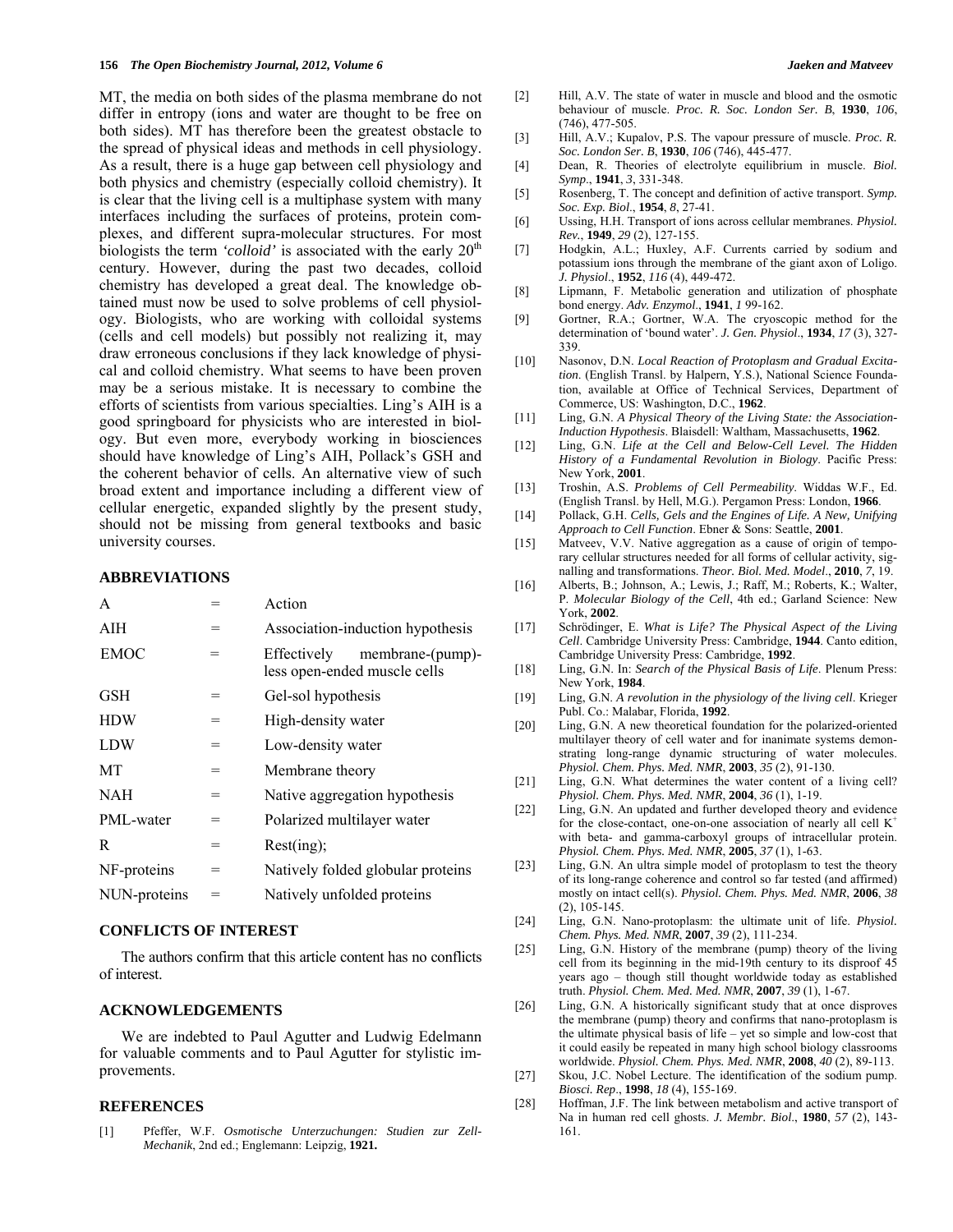- [29] Hilden, S.; Rhee; H.M.; Hokin, L.E. Sodium transport by phospholipid vesicles containing purified sodium and potassium ionactivated adenosine triphosphatase. *J. Biol. Chem*., **1974**, *249* (23), 7432-7440.
- [30] Glynn, I.M.; Karlish, S.J. The sodium pump. *Annu. Rev. Physiol*., **1975**, *37* 13-55.
- [31] Hazlewood, C.F. Physicochemical state of ions and water in living tissues and model systems. *Ann. N. Y. Acad. Sci.,* **1973**, *204*, (1), 1- 631.
- [32] Ling, G.N.; Miller, C.; Ochsenfeld, M.M. The physical state of solutes and water in living cells according to the associationinduction hypothesis. *Ann. N. Y. Acad. Sci.*, **1973**, *204* (1), 6-50.
- [33] Scott, D.M. Sodium cotransport systems: cellular, molecular and regulatory aspects. *Bioessays*, **1987**, *7* (2), 71-78.
- [34] Ling, G.N. Active transport across frog skin and epithelial cell systems according to the association-induction hypothesis. *Physiol. Chem. Phys.*, **1981**, *13* (4), 356-382.
- [35] Post, R.L.; Jolly, P. The linkage of sodium, potassium and ammonium active transport across the human erythrocyte membrane. *Biochim. Biophys. Acta*, **1957**, *25* (1), 118-128.
- [36] Ling, G.N. The cellular resting and action potentials: interpretation based on the association-induction hypothesis. *Physiol. Chem. Phys*., **1982**, *14* (1), 47-96.
- [37] Cope, F.W. Solid state physical replacement of Hodgkin-Huxley theory. Phase transformation kinetics of axonal potassium conductance. *Physiol. Chem. Phys*., **1977**, *9* (2), 155-160.
- [38] Edelmann, L. The influence of rubidium and cesium ions on the resting potential of guinea-pig heart muscle cells as predicted by the association-induction hypothesis. *Ann. N. Y. Acad. Sci*., **1973**, *204* (1), 534-537.
- [39] Tasaki, I. Evidence for phase transition in nerve fibers, cells and synapses. *Ferroelectrics*, **1999**, *220* (1), 305-316.
- [40] Mitchell, P. Chemiosmotic coupling in oxidative and photosynthetic phosphorylation. 1966. *Biochim. Biophys. Acta,* **2011**, *1807* (12), 1507-1538.
- [41] Williams, R.P.J. The problem of proton transfer in membranes. *J. Theor. Biol*., **2002**, *219* (3), 389-396.
- [42] Ling, G.N. Oxidative phosphorylation and mitochondrial physiology: a critical review of chemiosmotic theory, and reinterpretation by the association-induction hypothesis. *Physiol. Chem. Phys*., **1981**, *13* (1), 29-96.
- [43] Kell, D.B. On the functional proton current pathway of electron transport phosphorylation. An electrodic view. *Biochim. Biophys. Acta*, **1979**, *549* (1), 55-99.
- [44] Kell, D.B.; Hitchens, G.D. Coherent properties of the membranous systems of electron transport phosphorylation. In *Coherent excitations in biological systems*. Fröhlich, H.; Kremer, F., Eds.; Springer-Verlag: Heidelberg, **1983**; pp. 178-198.
- [45] Glynn, I.M. A hundred years of sodium pumping. *Ann. Rev. Physiol*., **2002**, *64* 1-18.
- [46] Ling, G.N. The physical state of water in living cells and model systems. *Ann. N. Y. Acad. Sci*., **1965**, *125* (2), 401-417.
- [47] Giguère, P.A.; Harvey, K.B. On the infrared absorption of water and heavy water in condensed states. *Canad. J. Chemistry*, **1956**, *34* (6), 798-808.
- [48] Ise, N.; Konishi, T.; Tata, B.V.R. How homogeneous are "homogeneous dispersions"? Counterion-mediated attraction between like-charged species. *Langmuir*, **1999**, *15* (12), 4176-4184.
- [49] Ho, M.-W. *The Rainbow and the Worm. The Physics of Organisms*, 3rd ed.; World Scientific: Singapore, London, **2007**.
- [50] Zheng, J.M.; Pollack, G.H. Long-range forces extending from polymer-gel surfaces. *Phys. Rev. E. Stat. Nonlin. Soft Matter Phys.*, **2003**, *68* (3 Pt.1), 031408-031414.
- [51] Ling, G.N. Maintenance of low sodium and high potassium levels in resting muscle cells. *J. Physiol*., **1978**, *280* (1), 105-123.
- [52] Clegg, J.S. Embryos of *Artemia franciscana* survive four years of continuous anoxia: the case for complete metabolic rate depression. *J. Exp. Biol*., **1997**, *200* (Pt.3), 467-475.
- [53] Ling, G.N. The role of inductive effect in cooperative phenomena of proteins. *Biopolym. Symp*., **1964**, *13* 91-116.
- [54] Wright, P.E.; Dyson, H.J. Intrinsically unstructured proteins: reassessing the protein structure-function paradigm. *J. Mol. Biol*., **1999**, *293* (2), 321-331.
- [55] Finkelstein, A.V.; Ptitsin, O.B. *Physics of proteins*. Academic Press: Amsterdam, **2002**.

#### *Negative Entropy Instead of High-energy Bonds The Open Biochemistry Journal, 2012, Volume 6* **157**

- [56] Wright, P.E.; Dyson, H.J. Linking folding and binding. *Curr. Opin. Struct. Biol*., **2009**, *19* (1), 31-38.
- [57] Uversky, V.N.; Dunker, A.K. Understanding protein non-folding. *Biochim. Biophys. Acta*, **2010**, *1804* (6), 1231-1264.
- [58] Chouard, T. Structural biology: breaking the protein rules. *Nature*, **2011**, *471*, (7337), 151-153.
- [59] Chaplin, M.F. A proposal for the structuring of water. *Biophys. Chem*., **2000**, *83* (3), 211-221.
- [60] Chaplin, M. Do we underestimate the importance of water in cell biology? *Nat. Rev. Mol. Cell Biol.*, **2006**, *7* (11), 861-866.
- [61] Wiggins, P. Life depends upon two kinds of water. *PLoS One*, **2008**, *3* (1), e1406.
- [62] Wiggins, P.M.; MacClement, B.A. Two states of water found in hydrophobic clefts; their possible contribution to the mechanisms of cation pumps and other enzymes. *Int. Rev. Cytol.,* **1987**, *108* 249-303.
- [63] Kaivarainen, A. Hierarchic theory of matter, general for liquids and solids: ice, water and phase transitions. *AIP Conf. Proc.,* **2001**, *573* (1), 181-200.
- [64] Edelmann, L. The physical state of potassium in frog skeletal muscle studied by ion-sensitive microelectrodes and by electron microscopy: interpretation of seemingly incompatible results. *Scanning Microsc*., **1989**, *3* (4), 1219-1230.
- [65] Huang, H.W.; Hunter, S.H.; Warburton, W.K.; Moss, S.C. X-ray absorption edge fine structure of potassium ions in various environments: application to frog blood cells. *Science*, **1979**, *204* (4389), 191-193.
- [66] Damadian, R.; Cope, F.W. Potassium nuclear magnetic resonance relaxations in muscle and brain, and in normal E. coli and a potassium transport mutant. *Physiol. Chem. Phys*., **1973**, *5*, (6), 511-514.
- [67] Cope, F.W.; Damadian, R. Biological ion exchanger resins. IV. Evidence for potassium association with fixed charges in muscle and brain by pulsed nuclear magnetic resonance of 39K. *Physiol. Chem. Phys*., **1974**, *6* (1), 17-30.
- [68] Ling, G.N.; Ochsenfeld, M.M. Studies on ion accumulation in muscle cells. *J. Gen. Physiol*., **1966**, *49* (4), 819-843.
- [69] Kellermayer, M.; Ludany, A.; Jobst, K.; Szucs, G.; Trombitas, K.; Hazlewood, C.F. Cocompartimentalisation of proteins and  $K^+$  within the living cell. *Proc. Natl. Acad. Sci. USA*, **1986**, *83* (4), 1011- 1015.
- [70] Edelmann, L. Basic biological research with the striated muscle by using cryotechniques and electron microscopy. *Physiol. Chem. Phys. Med. NMR*, **2001**, *33* (1), 1-21.
- [71] Edelmann, L. Freeze-dried and resin-embedded biological material is well suited for ultrastructure research. *J. Microsc*., **2002**, *207* (Pt.1), 5-26.
- [72] Edelmann, L. Potassium binding sites in muscle: electron microscopic visualization of K, Rb, and Cs in freeze-dried preparations and autoradiography at liquid nitrogen temperature using 86Rb and 134Cs. *Histochemistry*, **1980**, *67* (3), 233-242.
- [73] Tigyi, J.; Kallay, N.; Tigyi-Sebes, A.; Trombitas, K. Distribution and function of water and ions in resting and contracted muscle. In *2nd Int. Symp. Cell Biology*. Schweiger H.G., Ed.; Springer: Berlin, **1980**; pp. 924-940.
- [74] Jaeken, L. The coherence of life: building a new paradigm for cell physiology. Relevance for oxidative phosphorylation. *Biol. Bull*., **2006**, *16* 11.
- [75] Volkmann, N.; Hanein, D. Actomyosin: law and order in motility. *Curr. Opin. Cell Biol*., **2000**, *12* (1), 26-34.
- [76] Goldman, Y.E.; Hibberd, M.G.; McCray, J.A.; Trentham, D.R. Relaxation of muscle fibres by photolysis of caged ATP. *Nature*, **1982**, *300* (5894), 701-705.
- [77] Fröhlich, H. Long-range coherence and energy storage in biological systems. *Int. J. Quantum Chem*., **1968**, *2* (5), 641-649.
- [78] Fröhlich, H. Long-range coherence and the action of enzymes. *Nature*, **1970**, *228* (5276), 1093.
- [79] Fröhlich, H. The extraordinary dielectric properties of biological materials and the action of enzymes. *Proc. Natl. Acad. Sci. USA*, **1975**, *72* (11), 4211-4215.
- [80] Fröhlich, H. Coherence in biology. In *Coherent Excitations in Biological Systems*. Fröhlich H.; Kremer F., Eds.; Springer-Verlag, Berlin: Heidelberg, **1983**; pp. 1-5.
- [81] Fröhlich, H. General theory of coherent excitations in biological systems. In *Nonlinear Electrodynamics in Biological Systems*. Adey W.R.; Lawrence A.F., Eds.; Plenum: New York, **1984**; pp. 491-496.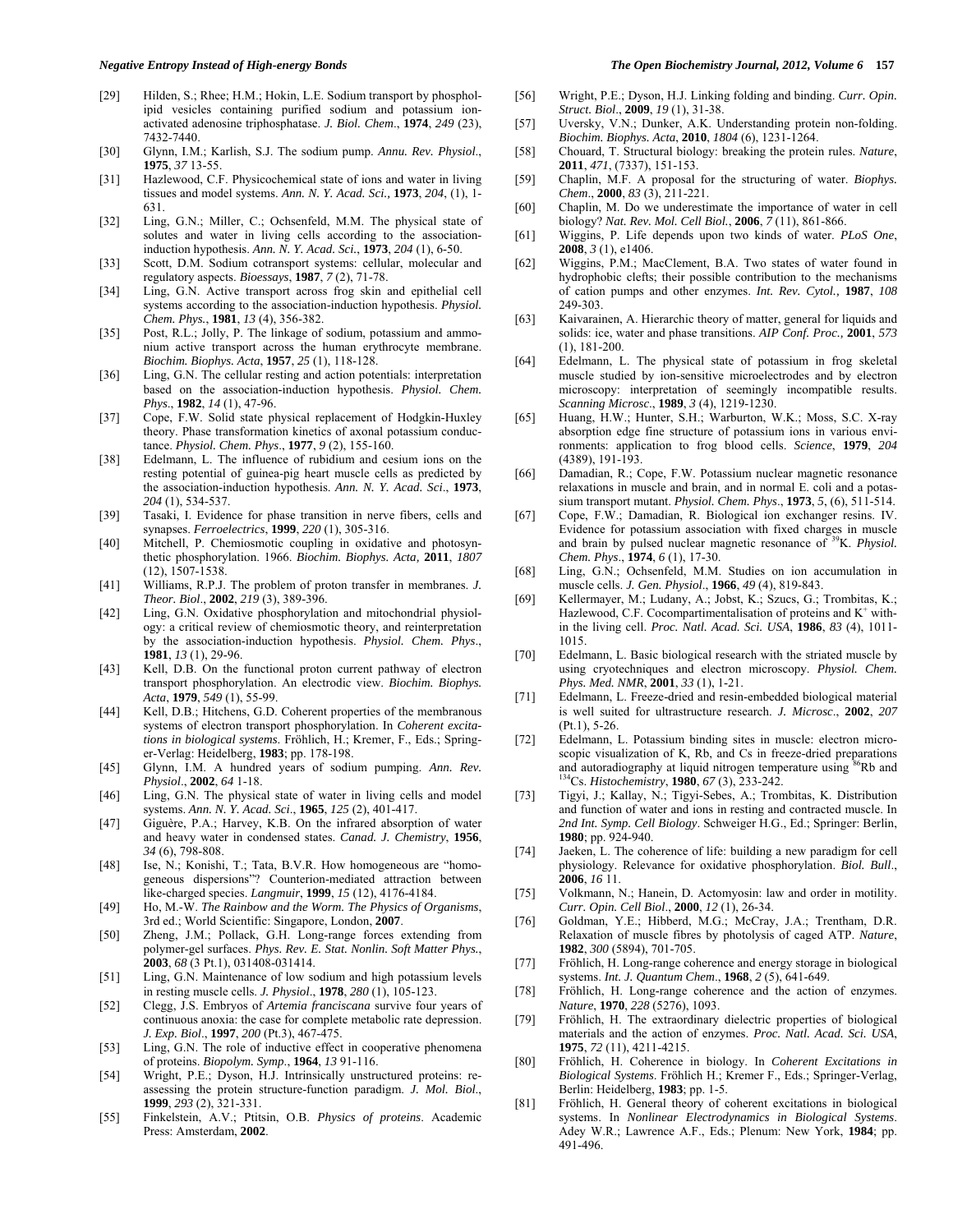- [82] Fröhlich, H. Coherent excitations in active biological systems. In *Modern Bioelectrochemistry*. Gutmann F.; Keyzer H., Eds.; Ple-
- num: New York, **1986**; pp. 246-261. [83] Cosic, I. Macromolecular bioactivity: is it resonant interaction between macromolecules? Theory and applications. *IEEE Trans. Biomed. Eng*., **1994**, *41* (12), 1101-1114.
- [84] Ciblis, P.; Cosic, I. The possibility of soliton/exciton transfer in proteins. *J. Theor. Biol*., **1997**, *184* (3), 331-338.
- [85] Jaeken, L. Linking physiological mechanisms of coherent cellular behavior with more general physical approaches towards the coherence of life. *IUBMB Life*, **2006**, *58* (11), 642-646.
- [86] Vitiello, G.; Del Giudice, E.; Doglia, S.; Milani, M. Boson condensation in biological systems. In *Nonlinear Electrodynamics in Biological Systems*. Adey W.R.; Lawrence A.F., Eds.; Plenum: New York, **1984**; pp. 469-476.
- [87] Davydov, A.S.; Kislukha, N.I. Solitary excitations in onedimensional molecular chains. *Phys. Stat. Sol. (b)*, **1973**, *59* (2), 465-470.
- [88] Davydov, A.S. Solitons and energy transfer along protein molecules. *J. Theor. Biol*., **1977**, *66* (2), 379-387.
- [89] Davydov, A.S.; Antonchenko, V.Ya.; Zolotariuk, A.V. Solitons and proton motion in ice. *Preprint ITP-81-60R*, **1981**. Institute for Theoretical Physics, Kiev (in Russian).
- [90] Davydov, A.S.; Zolotariuk, A.V. Electrons and excitons in nonlinear molecular chains. *Phys. Scr*., **1983**, *28*, 249-256.
- [91] Scott, A.C. Solitary waves in biology. In *Nonlinear Excitations in Biomolecules*. Peyrard M., Ed.; Springer-Verlag: Berlin, **1995**; pp. 249-268.
- [92] Hameroff, S.R. *Ultimate Computing: Biomolecular Consciousness and Nanotechnology*. North-Holland: Amsterdam, **1987**.
- [93] Hameroff, S.R.; Watt, R.C. Information processing in microtubules. *J. Theor. Biol*., **1982**, *98* (4), 549-561.
- [94] Bandyopadhyay, A. Experimental studies on a single microtubule: investigation of electronic transport properties. *Google Workshop on Quantum Biology*, Oktober 22, **2010**.; http://sitescontent.google. com/google-workshop-on-quantum-biology; [http://youtube.be/V](http://youtube.be/VQngptkPYE8)  [QngptkPYE8](http://youtube.be/VQngptkPYE8)
- [95] Heimburg, T.; Jackson, A.D. On soliton propagation in biomembranes and nerves. *Proc. Natl. Acad. Sci. USA*, **2005**, *102* (28), 9790-9795.
- [96] Del Giudice, E.; Doglia, S.; Milani, M.; Vitiello, G. Collective properties of biological systems: solitons and coherent electric waves in a quantum field theoretical approach. In *Modern Bioelectrochemistry*. Gutmann F.; Keyzer H., Eds.; Plenum: New York, **1986**; pp. 263-287.
- [97] Del Giudice, E.; Preparata, G.; Vitiello, G. Water as a free electric dipole laser. *Phys. Rev. Lett*., **1988**, *61* (9), 1085-1088.
- [98] Del Giudice, E.; De Ninno, A.; Fleischmann, M.; Mengoli, G.; Milani, M.; Talpo, G.; Vitiello, G. Coherent quantum electrodynamics in living matter. *Electromagn. Biol. Med*., **2005**, *24* (3), 199-210.
- [99] Del Giudice, E.; Elia, V.; Tedeschi, A. Role of water in the living organisms. *Neural Netw. World*, **2009**, *19* (4), 355-360.
- [100] Tuszynski, J.A.; Paul, R.; Chatterjee, R.; Sreenivasan, S.R. Relationship between Fröhlich and Davydov models of biological order. *Phys. Rev. A*, **1984**, *30* (5), 2666-2675.
- [101] Popp, F.-A.; Shen, X. The photon count statistic study on the photon emission from biological systems using a new coincidence counting system. In *Biophotons*. Chang J.J.; Fisch J.; Popp F.-A., Eds.; Kluwer Academic Publishers: Dordrecht, **1998**; pp. 87-92.
- [102] Gurwitsch, A.G.; Gurwitch, L.D. *Die Mitogenetische Strahlung, ihre Physikalisch-Chemischen Grundlagen und ihre Anwendung in Biologie und Medizin*. Gustav Fischer Verlag,: Jena, **1959**.
- [103] Popp, F.-A.; Chang, J.J. The physical background and the informational character of biophoton emission. In *Biophotons*. Chang J.J.; Fisch J.; Popp F.-A., Eds. Kluwer Academic Publishers: Dordrecht, **1998**, 238-250.
- [104] Popp, F.-A. About the coherence of biophotons. In *Macroscopic Quantum Coherence*. Sassaroli E.; Srivastava Y., Swain J.; Widom A., Eds.; World Scientific: New Jersey, London, **1998**; pp. 130- 150.
- [105] Shen, X.; Van Wijk, R. *Biophotonics: Optical Science and Engineering for the 21st Century*. Springer: New York, **2005**.
- [106] Del Giudice, E; Stefanini, P; Tedeshi, A; Vitiello, G. The interplay of biomolecules and water at the origin of the active behavior of living organisms. *J. Phys.: Conf. Ser.*, **2011**, *329*, 012001.
- [107] Ingber, D.E. Tensegrity I. Cell structure and hierarchical systems biology. *J. Cell Sci*., **2003**, *116* (Pt 7), 1157-1173.
- [108] Ingber, D.E. Tensegrity II. How structural networks influence cellular information processing networks. *J. Cell Sci.*, **2003**, *116* (Pt.8), 1397-1408.
- [109] Jaeken, L. A new list of functions of the cytoskeleton. *IUBMB-Life*, **2007**, *59* (3), 127-133.
- [110] Athenstaedt, H. Pyroelectric and piezoelectric properties of Vertebrates. *Ann. N. Y. Acad. Sci*., **1974**, *238* (1), 68-94.
- [111] Clegg, J.S. Intracellular water and the cytomatrix: some methods of study and current views. *J. Cell Biol*., **1984**, *99* (1 Pt.2), 167s-171s.
- [112] Abbott, D.; Davies, P.C.W.; Pati, A.K. (Eds.) *Quantum Aspects of Life*. Imperial College Press: London, **2008**.
- [113] Engel, G.S.; Calhoun, T.R.; Read, E.L.; Ahn, T.-K.; Mančal, T.; Cheng, Y.-C.; Blankenship, R.E.; Fleming, G.R. Evidence for wavelike energy transfer through quantum coherence in photosynthetic systems. *Nature*, **2007**, *446* (7137), 782-786.
- [114] Lee, H., Cheng, Y.C.; Fleming, G.R. Coherence dynamics in photosynthesis: protein protection of excitonic coherence. *Science*, **2007**, *316* (5830), 1462-1465.
- [115] Mercer, I.P.; El-Taha, Y.C.; Kajumba, N.; Marangos, J.P.; Tisch, J.W.; Gabrielsen, M.; Cogdell, R.J.; Springate, E.; Turcu, E. Instantaneous mapping of coherently coupled electronic transitions and energy transfers in a photosynthetic complex using angle-resolved coherent optical wave-mixing. *Phys. Rev. Lett*., **2009**, *102* (5), 057402.
- [116] Collini, E.; Wong, C.Y.; Wilk, K.E.; Curmi, P.M.; Brumer, P.; Scholes, G.D. Coherently wired light-harvesting in photosynthetic marine algae at ambient temperature. *Nature*, **2010**, *463* (7281), 644-647.
- [117] Plankar, M.; Jerman, I.; Krašovec, R. On the origin of cancer: can we ignore coherence? *Prog. Biophys. Mol. Biol*., **2011**, *106* (2), 380-390.
- [118] Keynes, R.D.; Maisel, G.W. The energy requirement for sodium extrusion from a frog muscle. *Proc. R. Soc. Lond. B Biol. Sci*., **1954**, *142* (908), 383-392.
- [119] Conway, E.J.; Kernan, R.P.; Zadunaisky, J.A. The sodium pump in skeletal muscle in relation to energy barriers. *J. Physiol*., **1961**, *155* (2), 263-279.
- [120] Minkoff, L.; Damadian, R. Caloric catastrophe. *Biophys. J*., **1973**, *13* (2), 167-178.
- [121] Miseta, A.; Somoskeoy, S.; Galambos, C.; Kellermayer, M.; Wheatley, D.N.; Cameron, I.L. Human and dog erythrocytes: relationship between cellular ATP levels, ATP consumption and potassium concentration. *Physiol. Chem. Phys. Med. NMR*, **1992**, *24* (1), 11-20.
- [122] Wheatly, D.N.; Miseta, A.; Kellermayer, M.; Galambos, C.; Bogner, P.; Berènyi, E.; Cameron, I.L. Cation distribution in mammalian red blood cells: interspecies and intraspecies relationships between cellular ATP, potassium, sodium and magnesium concentrations. *Physiol. Chem. Phys. Med. NMR*, **1994**, *26* (1), 111-118.
- [123] Bogner, P.; Nagy, E; Miseta, A. On the role of Na,K-ATPase: a challenge for the membrane-pump and association-induction hypotheses. *Physiol. Chem. Phys. Med. NMR*, **1998**, *30* (1), 81-87.
- [124] Nanninga, L.B.; Mommaerts, W.F.H.M. On the binding of adenosine triphosphate by actomyosin. *Proc. Natl. Acad. Sci. USA*, **1957**, *43* (6)*,* 540-542.
- [125] Asakura, S. The interaction between G-actin and ATP. *Arch. Biochem. Biophys*., **1961**, *92* (1), 140-149.
- [126] Ling, G.N. The physical state of water and ions in living cells and a new theory of the energization of biological work performance by ATP. *Mol. Cell. Biochem*., **1977**, *15* (3), 159-172.
- [127] Eisenberg, E.; Hill, T.L. Muscle contraction and free energy transduction in biological systems. *Science*, **1985**, *227* (4690), 999- 1006.
- [128] Irving, M. Weak and strong crossbridges. *Nature*, **1985**, *316* (6026), 292-293.
- [129] Vale, R.D.; Oosawa, F. Protein motors and Maxwell's demons: does mechanochemical transduction involve a thermal ratchet? *Adv. Biophys*., **1990**, *26,* 97-134.
- [130] Post, R.L.; Toda, G.; Kume, S.; Taniguchi, K. Synthesis of adenosine triphosphate by way of potassium-sensitive phosphoenzyme of sodium, potassium adenosine triphosphatase. *J. Supramol. Struct*., **1975**, *3* (5-6), 479-497.